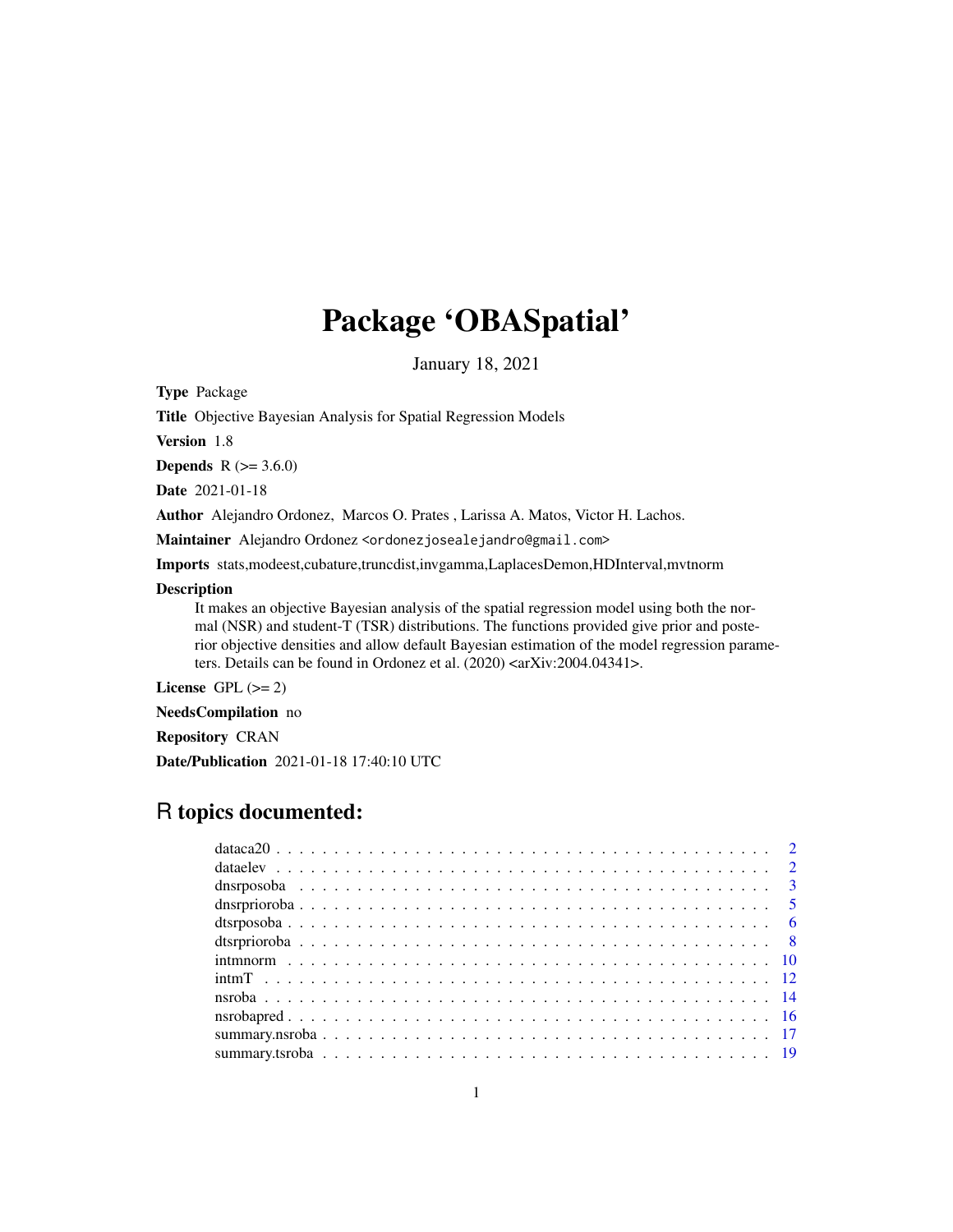### <span id="page-1-0"></span>2 database of the contract of the contract of the contract of the contract of the contract of the contract of the contract of the contract of the contract of the contract of the contract of the contract of the contract of

| Index |  |  |  |  |  |  |  |  |  |  |  |  |  |  |  |  |  |  |
|-------|--|--|--|--|--|--|--|--|--|--|--|--|--|--|--|--|--|--|

dataca20 *Calcium Content In Soil Samples.*

# Description

This data set contains the calcium content measured in soil samples taken from the 0-20cm layer at 178 locations within a certain study area divided in three sub-areas. The elevation at each location was also recorded.See geoR package for details.

### Usage

data("dataca20")

# Format

A data frame with 178 observations on the following 3 variables.

east X Coordinate.

north Y coordinate.

calcont Calcium content measured in  $mmol_c/dm^3$ .

altitude A vector with the elevation of each sampling location,in meters.

area A factor indicating the sub area to which the locations belongs.

### References

Oliveira, M. C. N. (2003). M\'etodos de estimac\~ao de par\^ametros em modelos geoestat\'isticos com diferentes estruturas de covari $\alpha$ ancias: uma aplicac $\sim$ ao ao teor de c $\alpha$ alcio no solo. Ph.D. thesis, ESALQ/USP/Brasil.

dataelev *Surface elevations*

## Description

Surface elevation data taken from Davis (1972). An onject of the class geodata with elevation values at 52 locations.

### Usage

data("dataelev")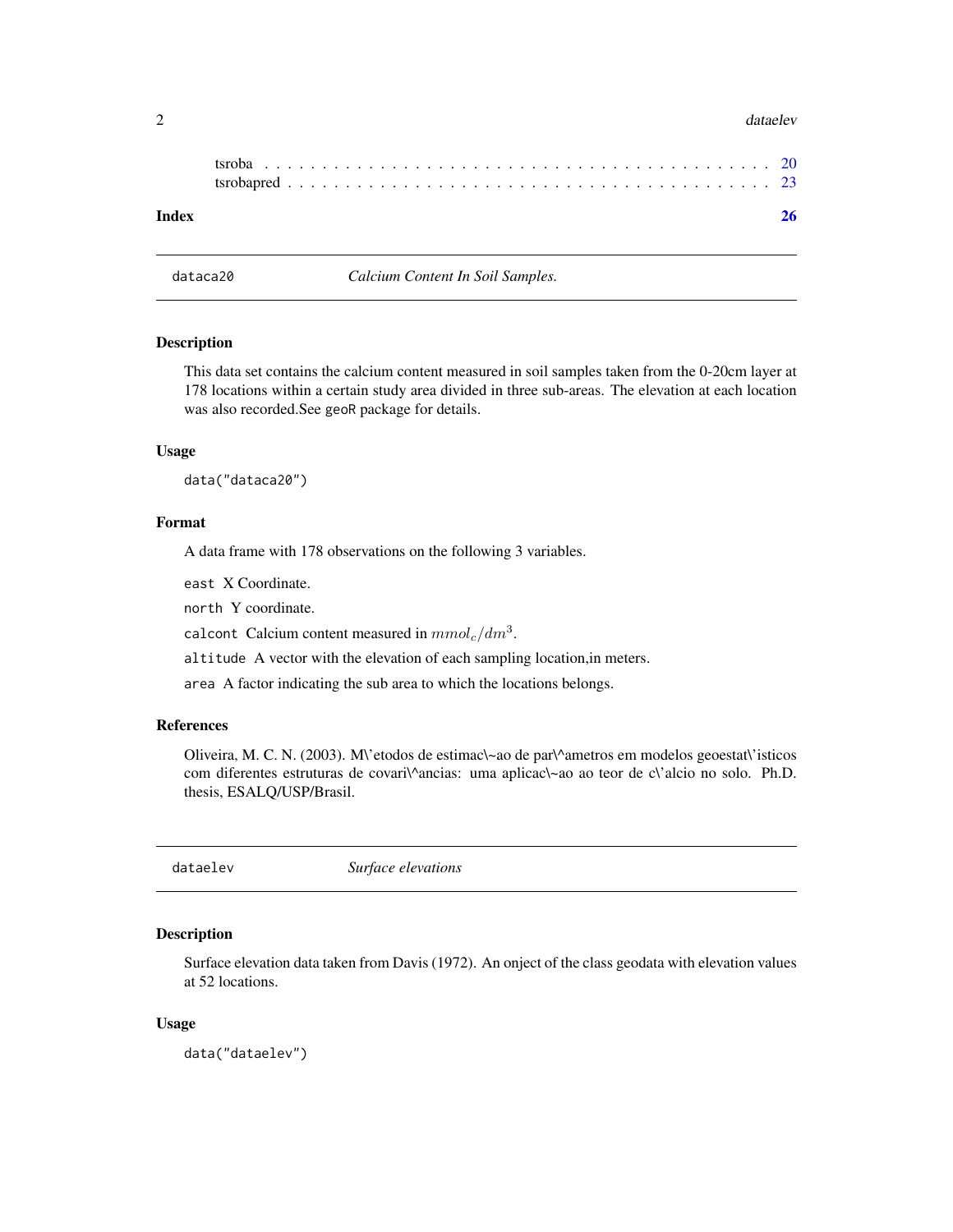# <span id="page-2-0"></span>dnsrposoba 3

# Format

A data frame with 52 observations on the following 3 variables.

x X coordinate (multiple of 50 feet).

y Y coordinate (multiple of 50 feet).

elevation elevations (multiples of 10 feet).

### References

Davis, J.C. (1973) Statistics and Data Analysis in Geology. Wiley.

<span id="page-2-1"></span>dnsrposoba *Objective posterior density for the NSR model*

### Description

It calculates the density function  $\pi(\phi)$  (up to a proportionality constant) for the TSR model using the based reference, Jeffreys' rule, Jeffreys' independent and vague priors. In this context  $\phi$  corresponds to the range parameter.

### Usage

```
dnsrposoba(x,formula,prior="reference",coords.col=1:2,
kappa=0.5,cov.model="exponential",data,asigma=2.1,intphi)
```
# Arguments

| $\mathsf{x}$ | The $\phi$ quantil value.                                                                                                                                           |
|--------------|---------------------------------------------------------------------------------------------------------------------------------------------------------------------|
| formula      | A valid formula for a linear regression model.                                                                                                                      |
| prior        | Objective prior densities avaiable for the TSR model: (reference: Reference<br>based, jef.rul: Jeffreys' rule, jef.ind: Jeffreys' independent).                     |
| coords.col   | A vector with the column numbers corresponding to the spatial coordinates.                                                                                          |
| kappa        | Shape parameter of the covariance function (fixed).                                                                                                                 |
| cov.model    | Covariance functions available for the TSR model. matern: Matern, pow.exp:<br>power exponential, exponential: exponential, cauchy: Cauchy, spherical:<br>Spherical. |
| data         | Data set with 2D spatial coordinates, the response and optional covariates.                                                                                         |
| asigma       | Value of $\alpha$ for vague prior.                                                                                                                                  |
| intphi       | An interval for $\phi$ used for vague prior.                                                                                                                        |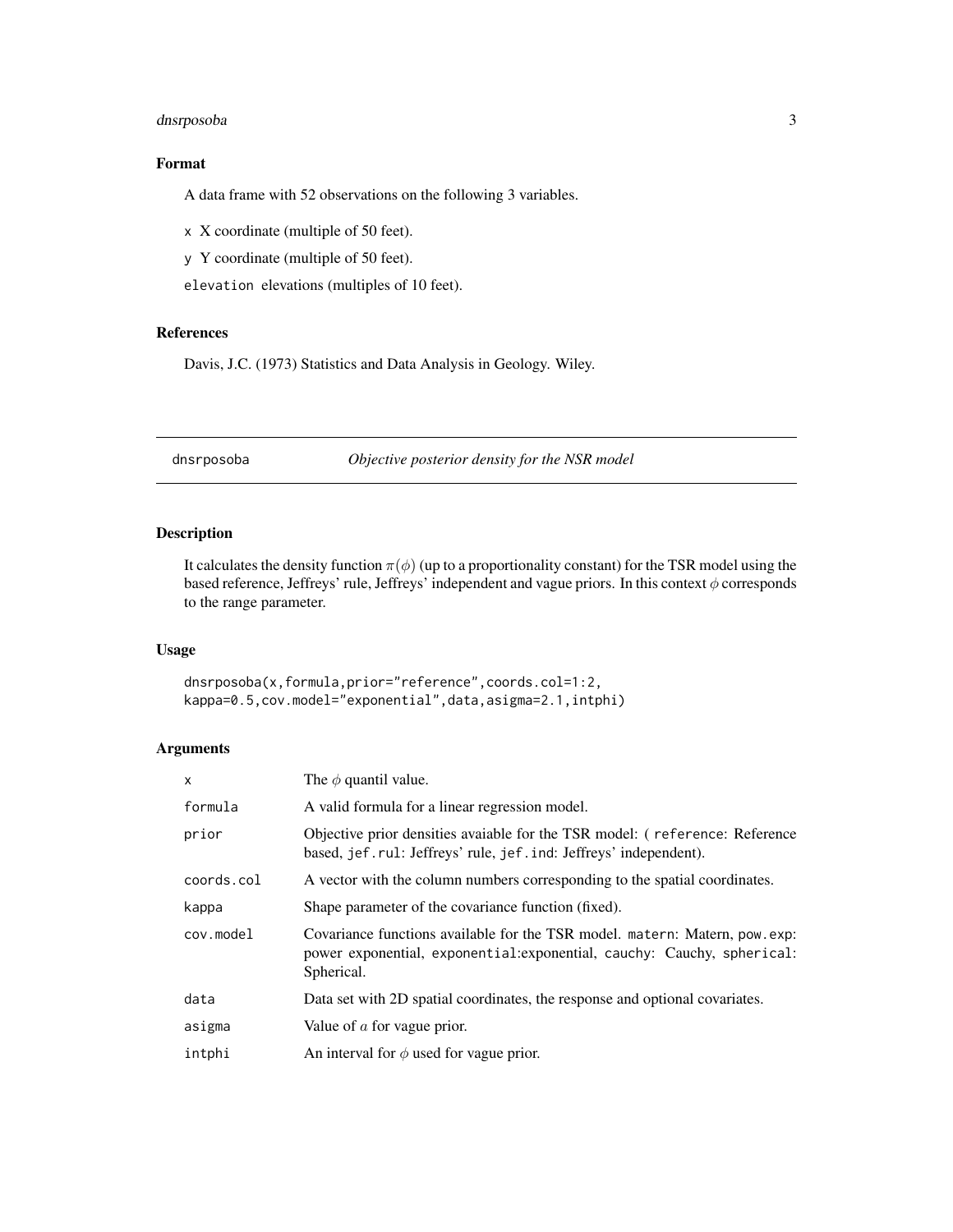# <span id="page-3-0"></span>Details

The posterior distribution is computed for this priors under the improper family  $\frac{\pi(\phi)}{(\sigma^2)^a}$ . For the vague prior, it was considered the structure where a priori,  $\phi$  folows an uniform distribution on the interval intphi.

For the Jeffreys independent prior, this family of priors generates improper posterior distribution when intercept is considered for the mean function.

# Value

Posterior density of  $x = \phi$ .

# Author(s)

Jose A. Ordonez, Marcos O. Prates, Larissa A. Matos, Victor H. Lachos.

# References

Berger, J.O, De Oliveira, V. and Sans\'o, B. (2001). Objective Bayesian Analysis of Spatially Correlated Data. Journal of the American Statistical Association., 96, 1361 – 1374.

### See Also

[dtsrposoba](#page-5-1),[dtsrprioroba](#page-7-1),[dnsrprioroba](#page-4-1)

# Examples

data(dataelev)

```
######### Using reference prior ###########
dnsrposoba(x=5,prior="reference",formula=elevation~1,
kappa=1,cov.model="matern",data=dataelev)
```

```
######### Using Jeffreys' rule prior ###########
dnsrposoba(x=5,prior="jef.rul",formula=elevation~1,
kappa=1,cov.model="matern",data=dataelev)
```

```
######### Using vague independent prior ###########
dnsrposoba(x=5,prior="vague",formula=elevation~1,
kappa=0.3,cov.model="matern",data=dataelev,intphi=c(0.1,10))
```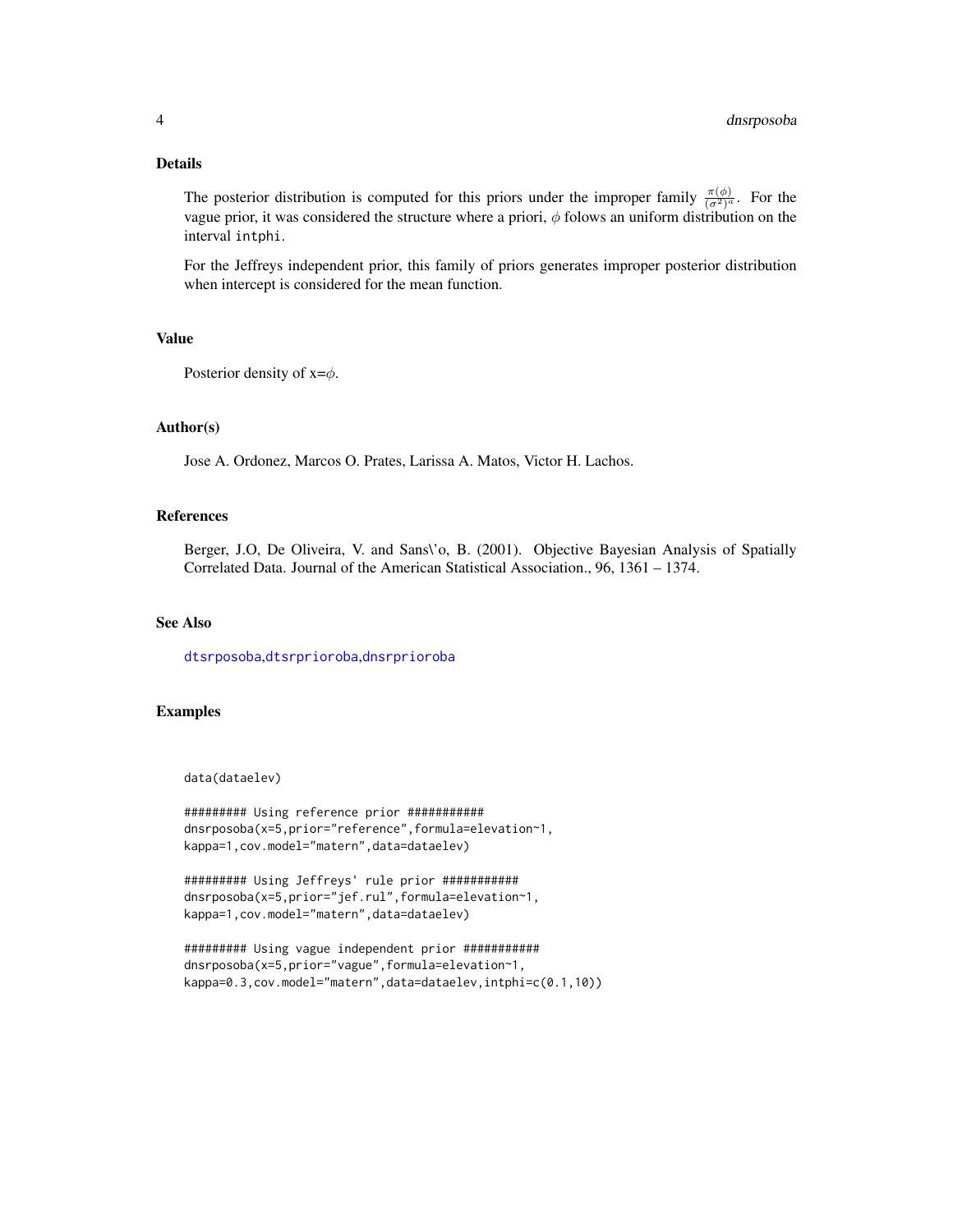<span id="page-4-1"></span><span id="page-4-0"></span>

### Description

It calculates the density function  $\pi(\phi)$  (up to a proportionality constant) for the NSR model using the based reference, Jeffreys' rule and Jeffreys' independent priors. In this context  $\phi$  corresponds to the range parameter.

### Usage

```
dnsrprioroba(x,trend="cte",prior="reference",coords.col=1:2,
kappa=0.5,cov.model="exponential",data)
```
### **Arguments**

| X          | The $\phi$ quantil value.                                                                                                                                           |
|------------|---------------------------------------------------------------------------------------------------------------------------------------------------------------------|
| trend      | Builds the trend matrix in accordance to a specification of the mean provided by<br>the user. See DETAILS below.                                                    |
| prior      | Objective prior densities avaiable for the TSR model: (reference: Reference<br>based, jef.rul: Jeffreys' rule, jef.ind: Jeffreys' independent).                     |
| coords.col | A vector with the column numbers corresponding to the spatial coordinates.                                                                                          |
| kappa      | Shape parameter of the covariance function (fixed).                                                                                                                 |
| cov.model  | Covariance functions available for the TSR model. matern: Matern, pow.exp:<br>power exponential, exponential: exponential, cauchy: Cauchy, spherical:<br>Spherical. |
| data       | Data set with 2D spatial coordinates, the response and optional covariates.                                                                                         |

### Details

Denote as  $\mathbf{c} = (c_1, c_2)$  the coordinates of a spatial location. trend defines the design matrix as:

- 0 (zero,without design matrix) Only valid for the Independent Jeffreys' prior
- "cte", the design matrix is such that mean function  $\mu(c) = \mu$  is constant over the region.
- "1st", the design matrix is such that mean function becames a first order polynomial on the coordinates:

$$
\mu((c)) = \beta_0 + \beta_1 c_1 + \beta_2 c_2
$$

• "2nd", the design matrix is such that mean function  $\mu(c) = \mu$  becames a second order polynomial on the coordinates:

$$
\mu((c)) = \beta_0 + \beta_1 c_1 + \beta_2 c_2 + \beta_3 c_1^2 + \beta_4 c_2^2 + \beta_5 c_1 c_2
$$

• ~model a model specification to include covariates (external trend) in the model.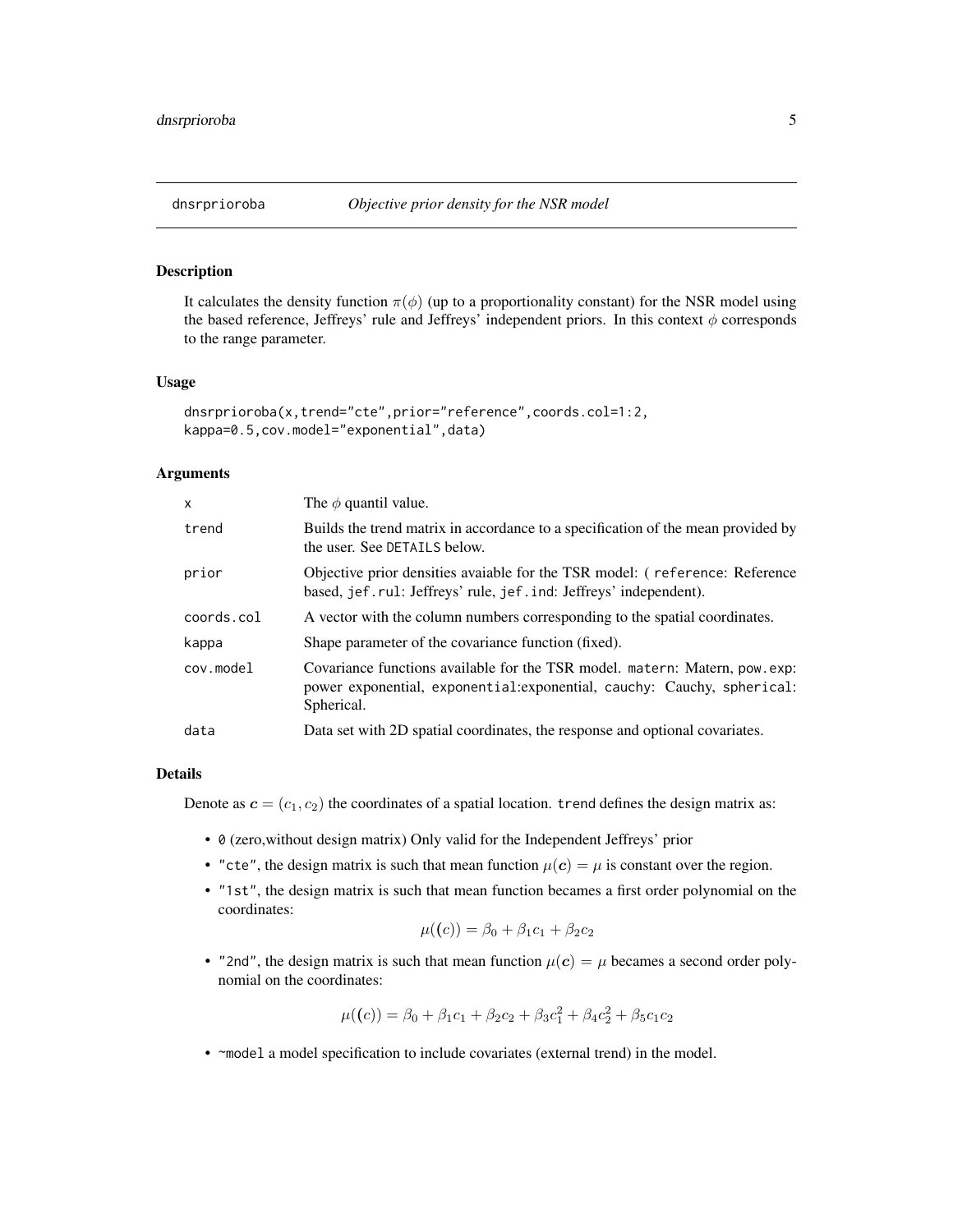### <span id="page-5-0"></span>Value

Prior density of  $x = \phi$ 

# Author(s)

Jose A. Ordonez, Marcos O. Prates, Larissa A. Matos, Victor H. Lachos.

### References

Berger, J.O, De Oliveira, V. and Sans\'o, B. (2001). Objective Bayesian Analysis of Spatially Correlated Data. Journal of the American Statistical Association., 96, 1361 – 1374.

# See Also

[dtsrposoba](#page-5-1),[dtsrprioroba](#page-7-1),[dnsrposoba](#page-2-1)

### Examples

data(dataelev)## data using by Berger et. al (2001)

######### Using reference prior ########### dnsrprioroba(x=20,kappa=0.3,cov.model="matern",data=dataelev)

```
######### Using jef.rule prior###########
dnsrprioroba(x=20,prior="jef.rul",kappa=0.3,cov.model="matern",
data=dataelev)
```
######### Using jef.ind prior ########### dnsrprioroba(x=20,prior="jef.ind",trend=0, kappa=0.3,cov.model="matern",data=dataelev)

<span id="page-5-1"></span>dtsrposoba *Objective posterior density for the TSR model*

### Description

It calculates the density function  $\pi(\phi, \nu)$  (up to a proportionality constant) for the TSR model using the based reference, Jeffreys' rule, Jeffreys' independent and vague priors. In this context  $\phi$ corresponds to the range parameter and  $\nu$  to the degrees of freedom.

### Usage

```
dtsrposoba(x,formula,prior="reference",coords.col=1:2,
kappa=0.5,cov.model="exponential",data,asigma=2.1,intphi,intnu)
```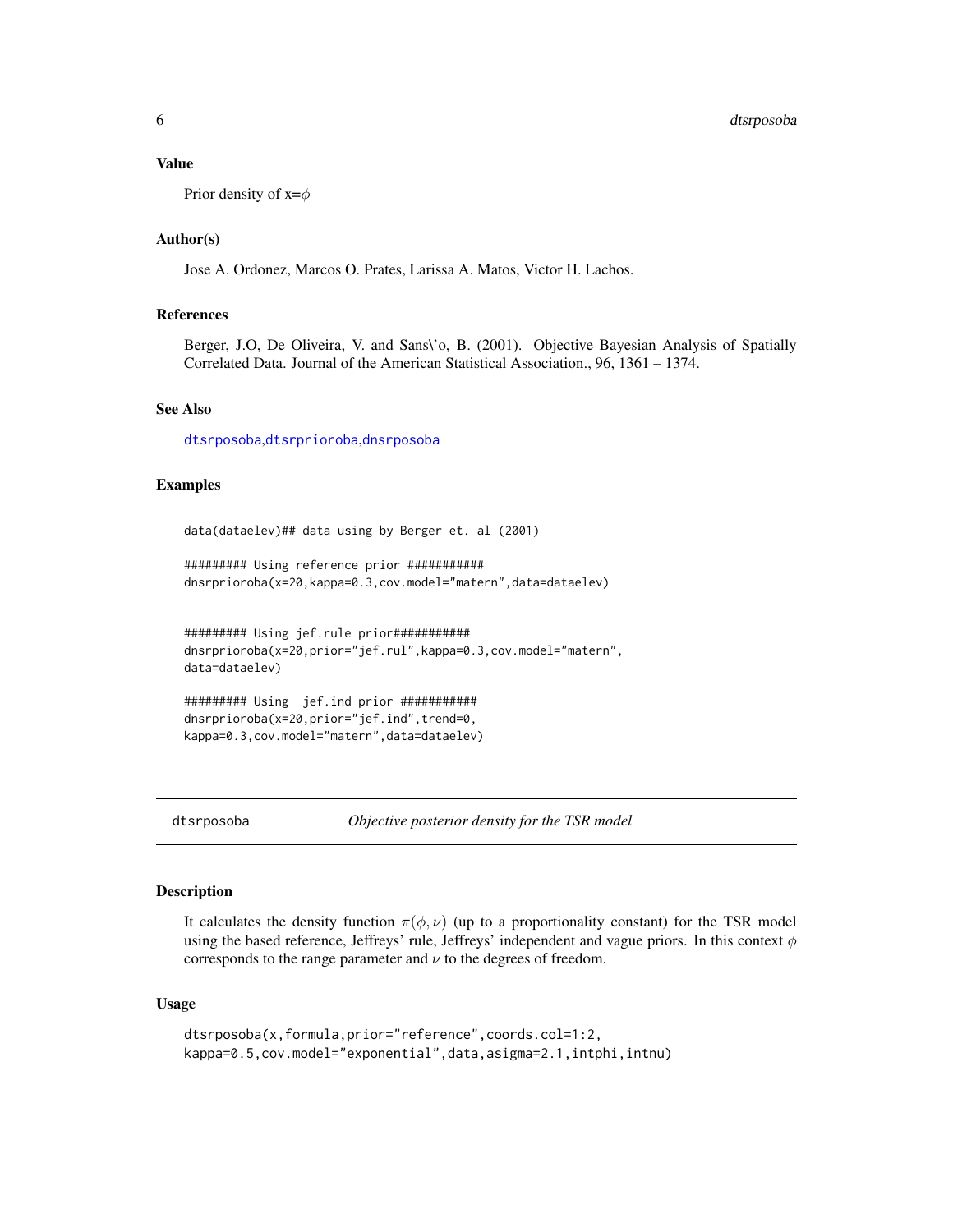# <span id="page-6-0"></span>dtsrposoba 7

### Arguments

| $\times$   | A vector with the quanties $(\phi, \nu)$ . For the vague prior x must be a three dimen-<br>sion vector $(\phi, \nu, \lambda)$ with $\lambda$ a number in the interval $(0.02, 0.5)$ . See DETAILS<br>below. |
|------------|-------------------------------------------------------------------------------------------------------------------------------------------------------------------------------------------------------------|
| formula    | A valid formula for a linear regression model.                                                                                                                                                              |
| prior      | Objective prior densities avaiable for the TSR model: (reference: Reference<br>based, jef.rul: Jeffreys' rule, jef.ind: Jeffreys' independent).                                                             |
| coords.col | A vector with the column numbers corresponding to the spatial coordinates.                                                                                                                                  |
| kappa      | Shape parameter of the covariance function (fixed).                                                                                                                                                         |
| cov.model  | Covariance functions available for the TSR model. matern: Matern, pow.exp:<br>power exponential, exponential: exponential, cauchy: Cauchy, spherical:<br>Spherical.                                         |
| data       | Data set with 2D spatial coordinates, the response and optional covariates.                                                                                                                                 |
| asigma     | Value of $\alpha$ for vague prior.                                                                                                                                                                          |
| intphi     | An interval for $\phi$ used for vague prior.                                                                                                                                                                |
| intnu      | An interval for $\nu$ used for vague prior.                                                                                                                                                                 |

# Details

The posterior distribution is computed for this priors under the improper family  $\frac{\pi(\phi,\nu)}{(\sigma^2)^a}$ . For the vague prior, it was considered the structure  $\pi(\phi, \nu, \lambda) = \phi(\phi)\pi(\nu|\lambda)\pi(\lambda)$  where a priori,  $\phi$  follows an uniform distribution on the interval intphi, ν|λ T exp(λ, A) with A the interval given by the argument intnu and  $\lambda$  unif (0.02, 0.5).

For the Jeffreys independent prior, this family of priors generates improper posterior distribution when intercept is considered for the mean function.

# Value

Posterior density of  $x=(\phi, \nu)$  for the reference based, Jeffreys' rule and Jeffreys' independent priors. For the vague the result is the posterior density of  $x=(\phi, \nu, \lambda)$ 

### Author(s)

Jose A. Ordonez, Marcos O. Prates, Larissa A. Matos, Victor H. Lachos.

### References

Ordonez, J.A, M.O. Prattes, L.A. Matos, and V.H. Lachos (2020+). Objective Bayesian analysis for spatial Student-t regression models (Submitted).

### See Also

[dnsrposoba](#page-2-1),[dtsrprioroba](#page-7-1),[dnsrprioroba](#page-4-1)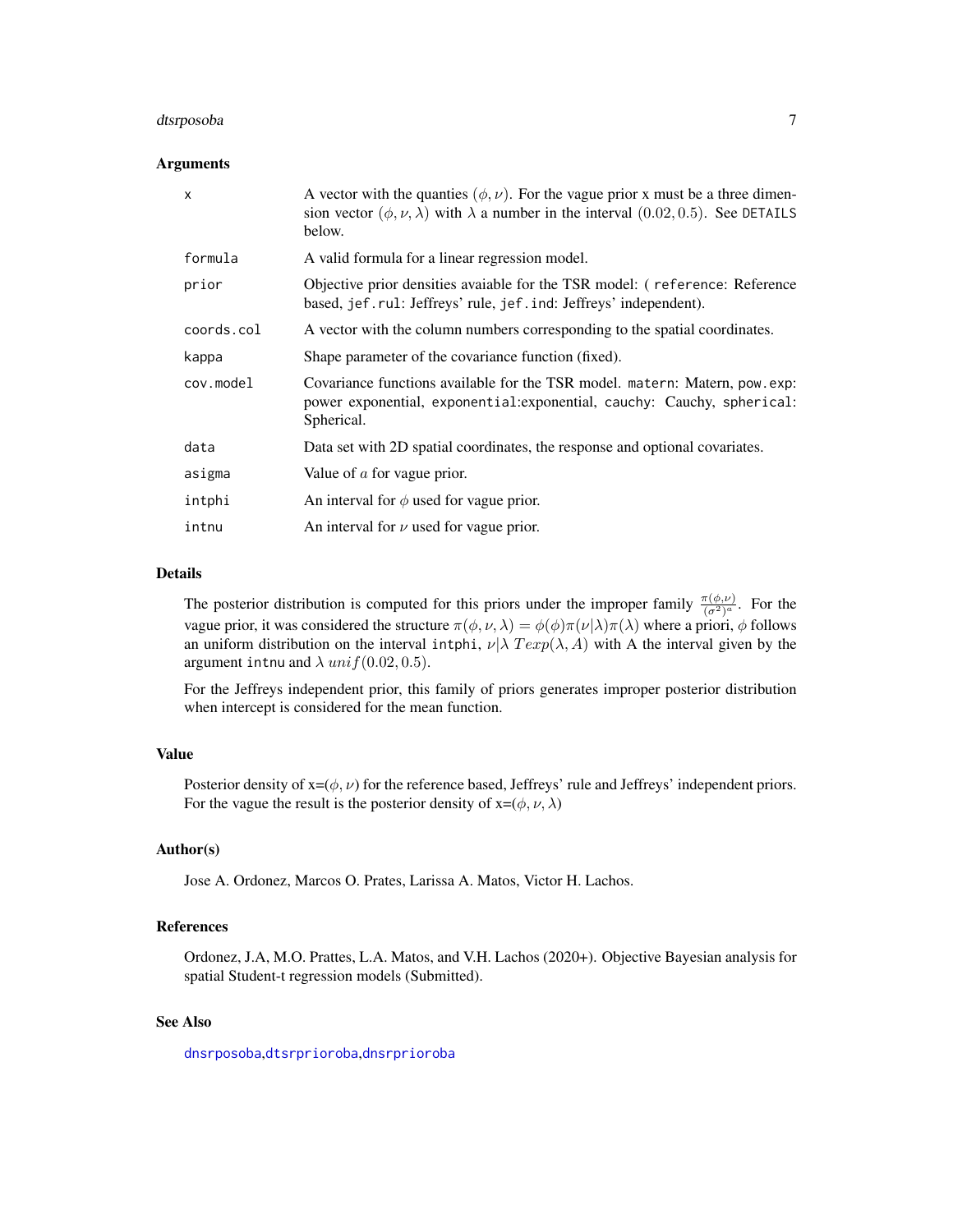### Examples

data(dataca20)

```
######### Using reference prior ###########
dtsrposoba(x=c(5,11),prior="reference",formula=calcont~altitude+area,
kappa=0.3,cov.model="matern",data=dataca20)
######### Using Jeffreys' rule prior ###########
dtsrposoba(x=c(5,11),prior="jef.rul",formula=calcont~altitude+area,
kappa=0.3,cov.model="matern",data=dataca20)
######### Using Jeffreys' independent prior ###########
dtsrposoba(x=c(5,11),prior="jef.ind",formula=calcont~altitude+area
,kappa=0.3,cov.model="matern",data=dataca20)
######### Using vague independent prior ###########
dtsrposoba(x=c(5,11,.3),prior="vague",formula=calcont~altitude+area,
kappa=0.3,cov.model="matern",data=dataca20,intphi=c(0.1,10),
intnu=c(4.1,30))
```
<span id="page-7-1"></span>

dtsrprioroba *Objective prior density for the TSR model*

# Description

It calculates the density function  $\pi(\phi, \nu)$  (up to a proportionality constant) for the TSR model using the based reference, Jeffreys' rule and Jeffreys' independent priors. In this context  $\phi$  corresponds to the range parameter and  $\nu$  to the degrees of freedom.

### Usage

```
dtsrprioroba(x,trend="cte",prior="reference",coords.col=1:2,
kappa=0.5,cov.model="exponential",data)
```
### Arguments

| $\mathsf{x}$ | A vector with the quanties $(\phi, \nu)$                                                                                                                           |
|--------------|--------------------------------------------------------------------------------------------------------------------------------------------------------------------|
| trend        | Builds the trend matrix in accordance to a specification of the mean provided by<br>the user. See DETAILS below.                                                   |
| prior        | Objective prior densities avaiable for the TSR model: (reference: Reference<br>based, jef.rul: Jeffreys' rule, jef.ind: Jeffreys' independent)                     |
| coords.col   | A vector with the column numbers corresponding to the spatial coordinates.                                                                                         |
| kappa        | Shape parameter of the covariance function (fixed)                                                                                                                 |
| cov.model    | Covariance functions available for the TSR model. matern: Matern, pow.exp:<br>power exponential, exponential: exponential, cauchy: Cauchy, spherical:<br>Spherical |
| data         | Data set with 2D spatial coordinates, the response and optional covariates                                                                                         |

<span id="page-7-0"></span>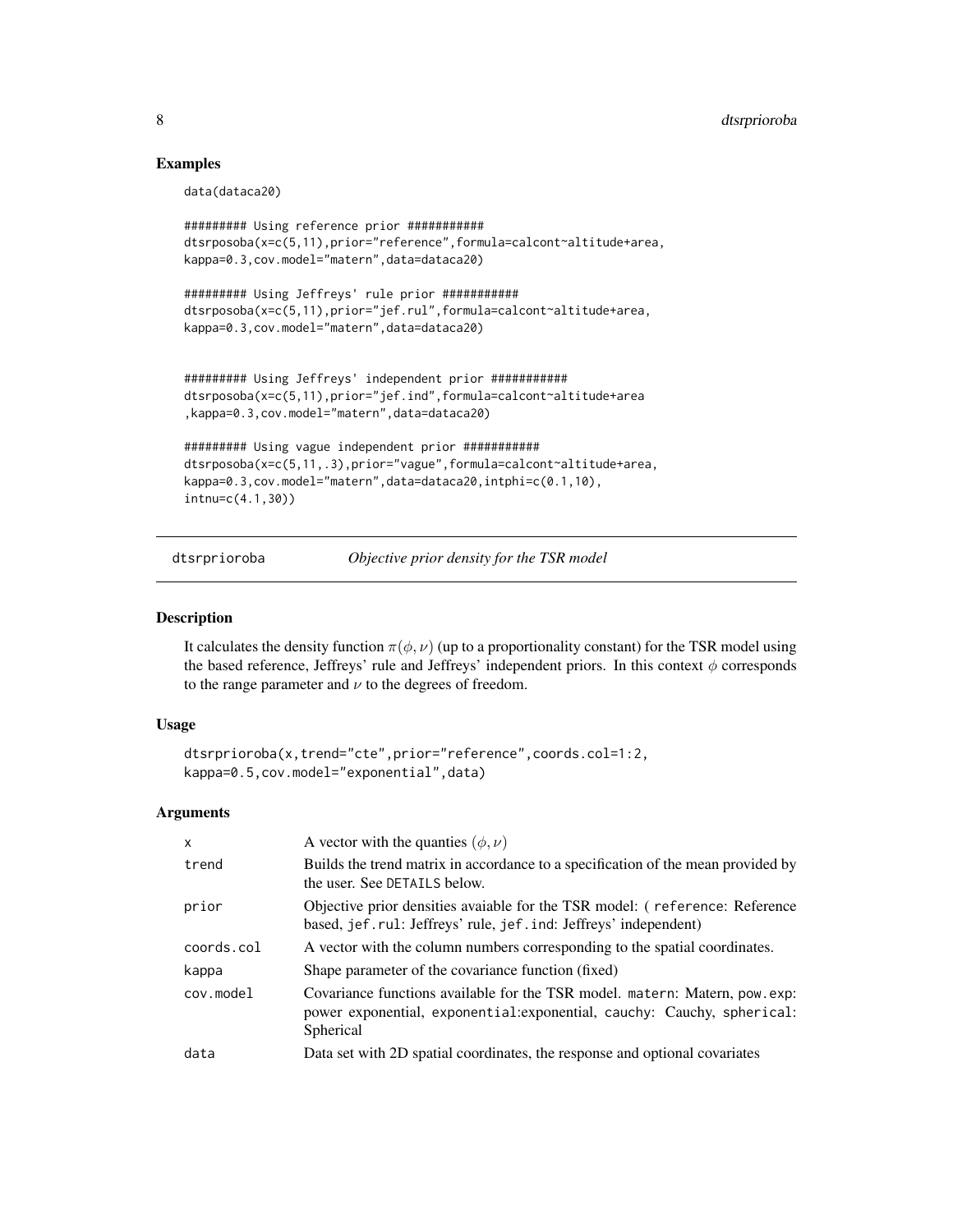### <span id="page-8-0"></span>dtsrprioroba 9

# Details

Denote as  $\mathbf{c} = (c_1, c_2)$  the coordinates of a spatial location. trend defines the design matrix as:

- 0 (zero,without design matrix) Only valid for the Independent Jeffreys' prior
- "cte", the design matrix is such that mean function  $\mu(c) = \mu$  is constant over the region.
- "1st", the design matrix is such that mean function becames a first order polynomial on the coordinates:

$$
\mu((c)) = \beta_0 + \beta_1 c_1 + \beta_2 c_2
$$

• "2nd", the design matrix is such that mean function  $\mu(c) = \mu$  becames a second order polynomial on the coordinates:

$$
\mu((c)) = \beta_0 + \beta_1 c_1 + \beta_2 c_2 + \beta_3 c_1^2 + \beta_4 c_2^2 + \beta_5 c_1 c_2
$$

• ~model a model specification to include covariates (external trend) in the model.

### Value

Density of  $x=(\phi, \nu)$ 

### Author(s)

Jose A. Ordonez, Marcos O. Prates, Larissa A. Matos, Victor H. Lachos.

### References

Ordonez, J.A, M.O. Prattes, L.A. Matos, and V.H. Lachos (2020+). Objective Bayesian analysis for spatial Student-t regression models (Submitted).

# See Also

[dtsrposoba](#page-5-1),[dnsrprioroba](#page-4-1),[dnsrposoba](#page-2-1)

# Examples

data(dataca20)

######### Using reference prior and a constant trend########### dtsrprioroba(x=c(6,100),kappa=0.3,cov.model="matern",data=dataca20)

```
######### Using jef.rule prior and 1st trend###########
dtsrprioroba(x=c(6,100),prior="jef.rul",trend=~altitude+area,
kappa=0.3,cov.model="matern",data=dataca20)
```

```
######### Using jef.ind prior ###########
dtsrprioroba(x=c(6,100),prior="jef.ind",trend=0,
kappa=0.3,cov.model="matern",data=dataca20)
```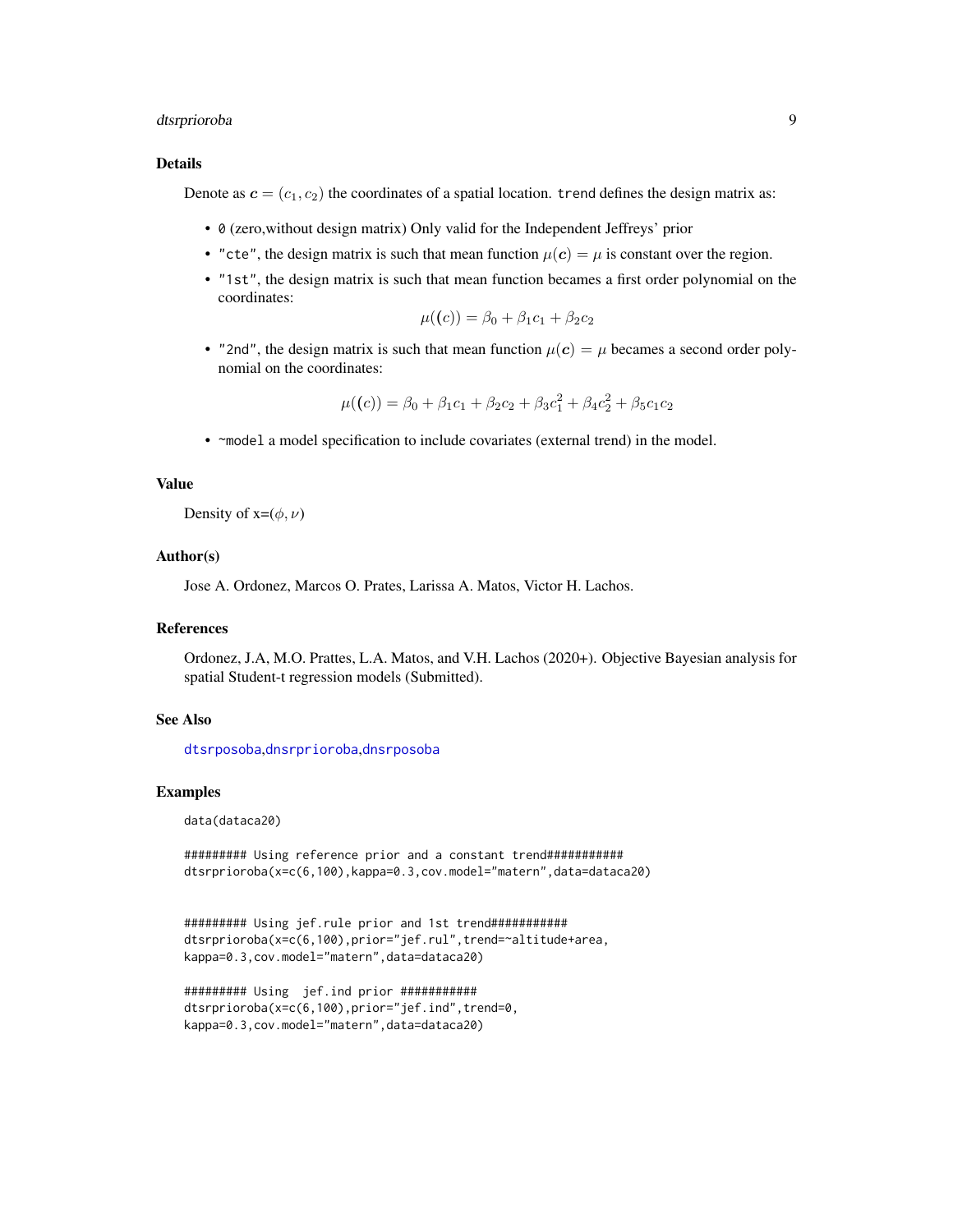<span id="page-9-0"></span>

### Description

It calculates the marginal density density for a model  $M$  (up to a proportionality constant) for the NSR model using the based reference, Jeffreys' rule, Jeffreys' independent and vague priors. In this context  $\phi$  corresponds to the range parameter.

### Usage

```
intmnorm(formula,prior="reference",coords.col=1:2,kappa=0.5,
cov.model="exponential",data,asigma=2.1,intphi,maxEval)
```
### Arguments

| formula    | A valid formula for a linear regression model.                                                                                                                       |
|------------|----------------------------------------------------------------------------------------------------------------------------------------------------------------------|
| prior      | Objective prior densities avaiable for the TSR model: (reference: Reference<br>based, jef.rul: Jeffreys' rule, jef.ind: Jeffreys' independent).                      |
| coords.col | A vector with the column numbers corresponding to the spatial coordinates.                                                                                           |
| kappa      | Shape parameter of the covariance function (fixed).                                                                                                                  |
| cov.model  | Covariance functions available for the TSR model, matern: Matern, pow. exp:<br>power exponential, exponential: exponential, cauchy: Cauchy, spherical:<br>Spherical. |
| data       | Data set with 2D spatial coordinates, the response and optional covariates.                                                                                          |
| asigma     | Value of $\alpha$ for vague prior.                                                                                                                                   |
| intphi     | An interval for $\phi$ used for vague prior.                                                                                                                         |
| maxEval    | Maximum number of iterations for the integral computation.                                                                                                           |

### Details

Let  $m_k$  a parametric model with parameter vector  $\theta_k$ . Under the TSR model and the prior density proposal:

$$
\frac{\pi(\phi)}{(\sigma^2)^a}
$$

we have that the marginal density is given by:

$$
\int L(\theta_{m_k})\pi(m_k)dm_k
$$

This quantity can be useful as a criteria for model selection. The computation of  $m_k$  could be compute demanding depending on the number of iterations in maxEval.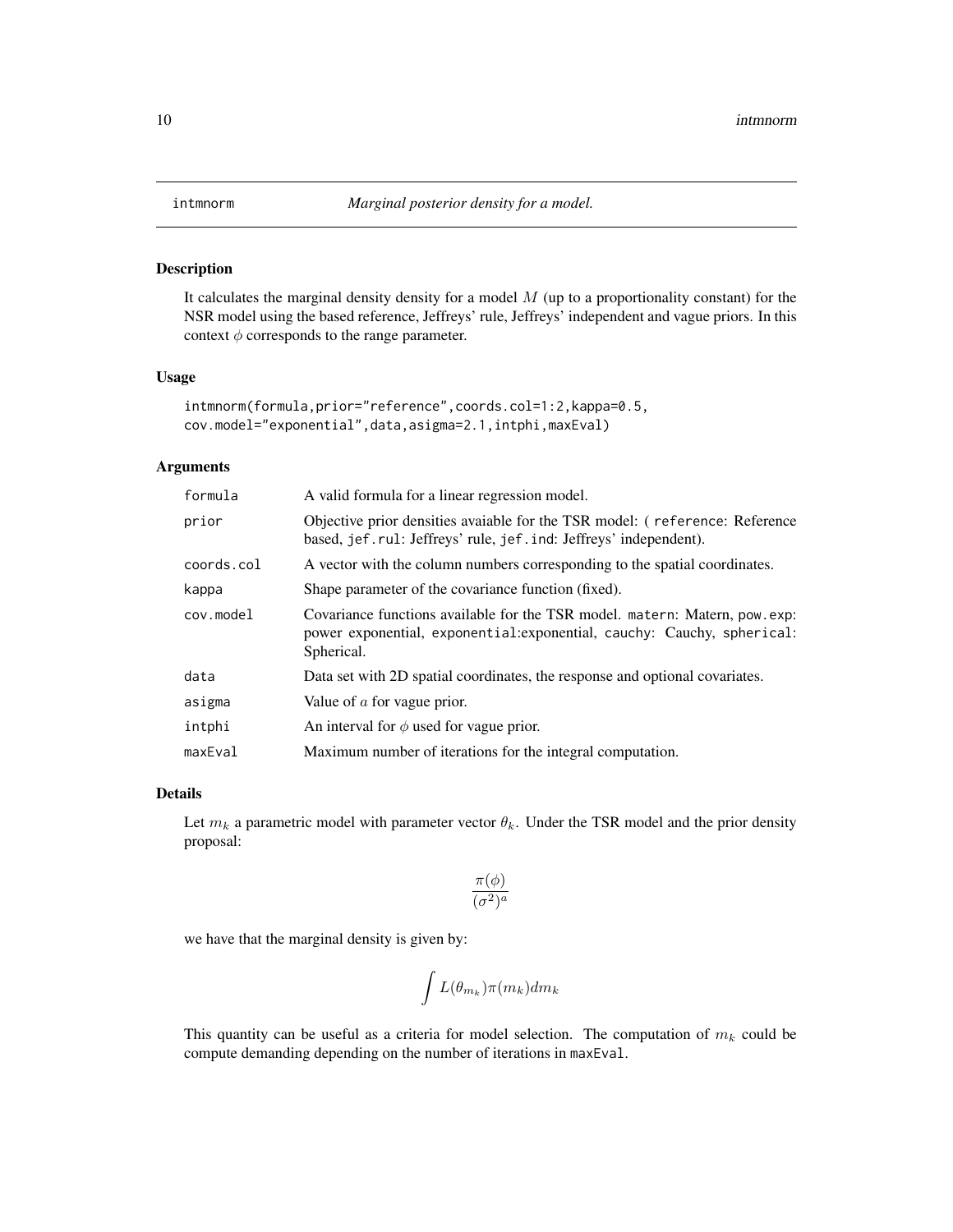### <span id="page-10-0"></span>intmnorm 11

## Value

Marginal density of the model  $m_k$  for the reference based, Jeffreys' rule, Jeffreys' independent and vague priors.

### Author(s)

Jose A. Ordonez, Marcos O. Prates, Larissa A. Matos, Victor H. Lachos.

### References

Berger, J.O, De Oliveira, V. and Sans\'o, B. (2001). Objective Bayesian Analysis of Spatially Correlated Data. Journal of the American Statistical Association., 96, 1361 – 1374.

### See Also

[dnsrposoba](#page-2-1),[dtsrprioroba](#page-7-1),[dnsrprioroba](#page-4-1)

### Examples

```
data(dataca20)
```

```
set.seed(25)
data(dataelev)## data using by Berger et. al (2001)
```

```
######### Using reference prior ###########
m1=intmnorm(prior="reference",formula=elevation~1,
kappa=0.5,cov.model="matern",data=dataelev,maxEval=1000)
```
log(m1)

```
######### Using reference prior kappa=1 ###########
m2=intmnorm(prior="reference",formula=elevation~1,
kappa=1,cov.model="matern",data=dataelev,maxEval=1000)
log(m2)
```

```
######### Using reference prior kappa=1.5 ###########
m3=intmnorm(prior="reference",formula=elevation~1
,kappa=1.5,cov.model="matern",data=dataelev,maxEval=1000)
log(m3)
```
tot=m1+m2+m3

```
########posterior probabilities: higher probability:
#########prior="reference", kappa=1
p1=m1/tot
```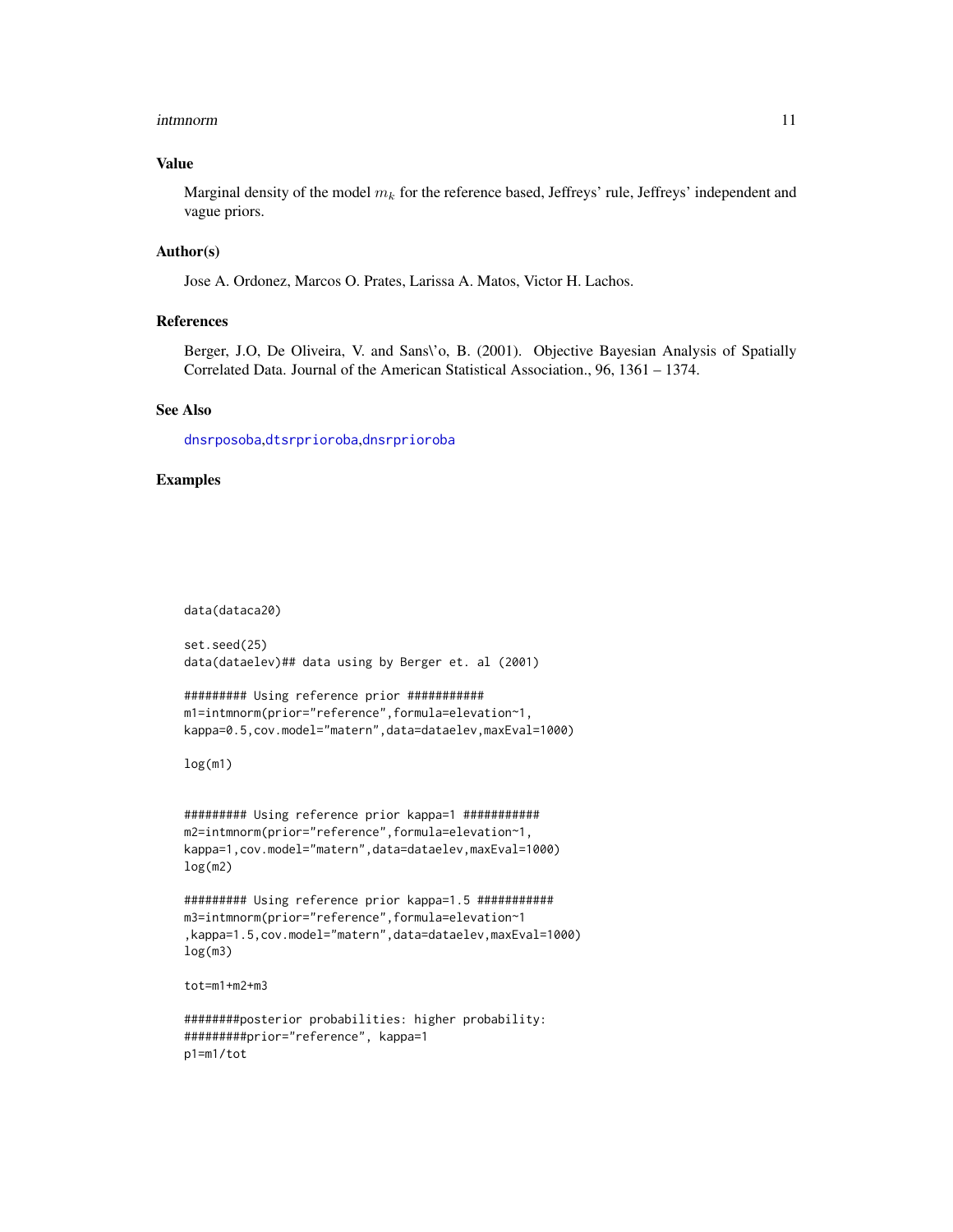<span id="page-11-0"></span>p2=m2/tot p3=m3/tot

intmT *Marginal posterior density for a model.*

### Description

It calculates the marginal density density for a model  $M$  (up to a proportionality constant) for the TSR model using the based reference, Jeffreys' rule, Jeffreys' independent and vague priors. In this context  $\phi$  corresponds to the range parameter and  $\nu$  to the degrees of freedom.

### Usage

```
intmT(formula,prior="reference",coords.col=1:2,kappa=0.5,
cov.model="exponential",data,asigma,intphi="default",intnu=c(4.1,Inf),maxEval)
```
# Arguments

| formula    | A valid formula for a linear regression model.                                                                                                                       |
|------------|----------------------------------------------------------------------------------------------------------------------------------------------------------------------|
| prior      | Objective prior densities avaiable for the TSR model: (reference: Reference<br>based, jef.rul: Jeffreys' rule, jef.ind: Jeffreys' independent).                      |
| coords.col | A vector with the column numbers corresponding to the spatial coordinates.                                                                                           |
| kappa      | Shape parameter of the covariance function (fixed).                                                                                                                  |
| cov.model  | Covariance functions available for the TSR model. matern: Matern, pow. exp:<br>power exponential, exponential: exponential, cauchy: Cauchy, spherical:<br>Spherical. |
| data       | Data set with 2D spatial coordinates, the response and optional covariates.                                                                                          |
| asigma     | Value of $\alpha$ for vague prior.                                                                                                                                   |
| intphi     | An interval for $\phi$ used for vague prior.                                                                                                                         |
| intnu      | An interval for $\nu$ used for vague prior.                                                                                                                          |
| maxEval    | Maximum number of iterations for the integral computation.                                                                                                           |

### Details

Let  $m_k$  a parametric model with parameter vector  $\theta_k$ . Under the TSR model and the prior density proposal:

$$
\frac{\pi(\phi,\nu)}{(\sigma^2)^a}
$$

we have that the marginal density is given by:

$$
\int L(\theta_{m_k})\pi(m_k)dm_k
$$

This quantity can be useful as a criteria for model selection. The computation of  $m_k$  could be compute demanding depending on the number of iterations in maxEval.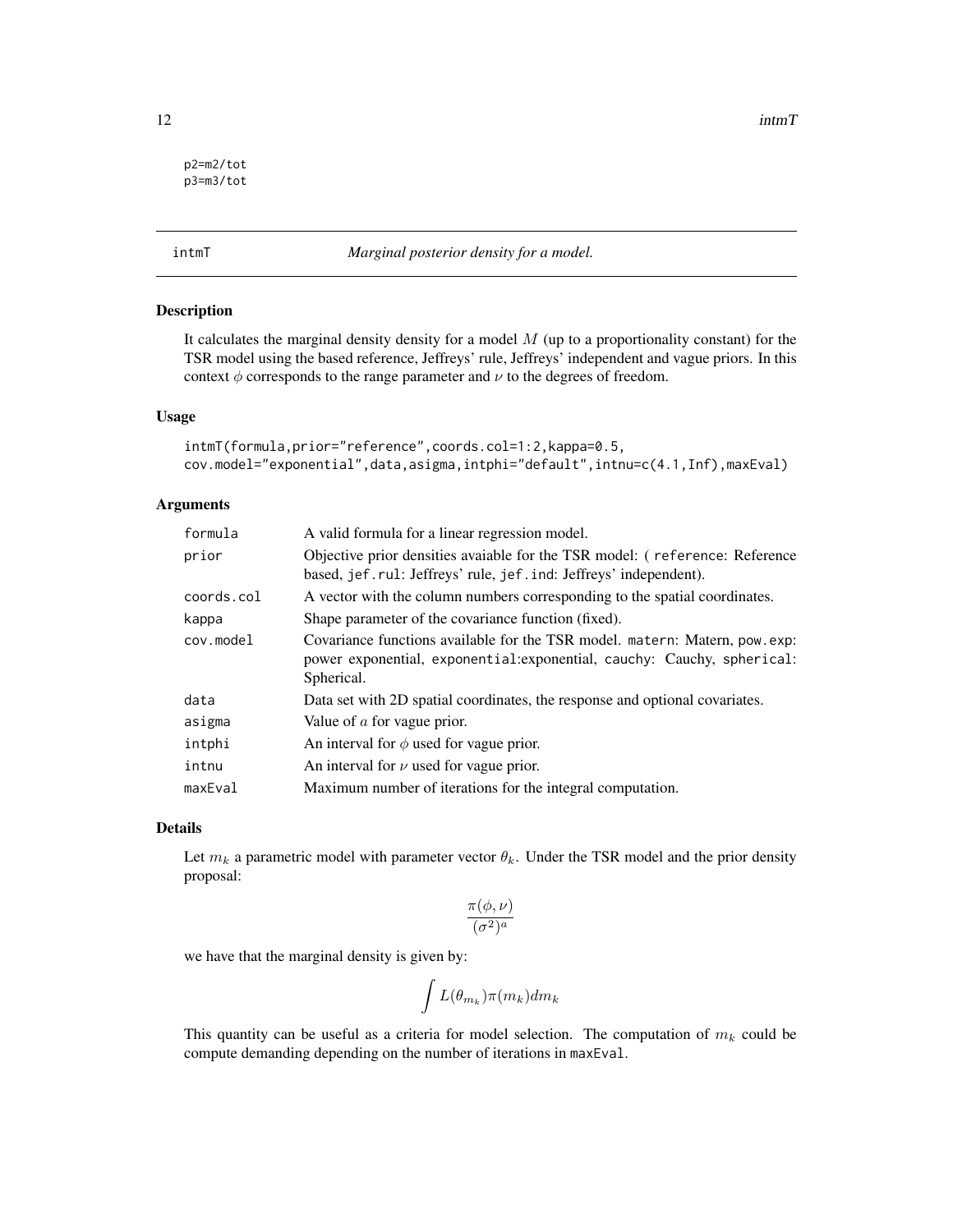### <span id="page-12-0"></span> $\lim T$  13

# Value

Marginal density of the model  $m_k$  for the reference based, Jeffreys' rule, Jeffreys' independent and vague priors.

### Author(s)

Jose A. Ordonez, Marcos O. Prates, Larissa A. Matos, Victor H. Lachos.

### References

Ordonez, J.A, M.O. Prattes, L.A. Matos, and V.H. Lachos (2020+). Objective Bayesian analysis for spatial Student-t regression models (Submitted).

### See Also

[dnsrposoba](#page-2-1),[dtsrprioroba](#page-7-1),[dnsrprioroba](#page-4-1)

### Examples

```
set.seed(25)
data(dataca20)
```

```
######### Using reference prior ###########
m1=intmT(prior="reference",formula=calcont~altitude+area,
kappa=0.3,cov.model="matern",data=dataca20,maxEval=1000)
```

```
######### Using Jeffreys' rule prior ###########
m1j=intmT(prior="jef.rul",formula=calcont~altitude+area,
kappa=0.3,cov.model="matern",data=dataca20,maxEval=1000)
```

```
######### Using Jeffreys' independent prior ###########
m1ji=intmT(prior="jef.ind",formula=calcont~altitude+area
,kappa=0.3,cov.model="matern",data=dataca20,maxEval=1000)
```

```
m1v=intmT(prior="vague",formula=calcont~altitude+area
,kappa=0.3,cov.model="matern",data=dataca20,maxEval=1000,intphi="default")
```
tot=m1+m1j+m1ji+m1v

```
########posterior probabilities: higher probability:
#########prior="reference", kappa=0.3
```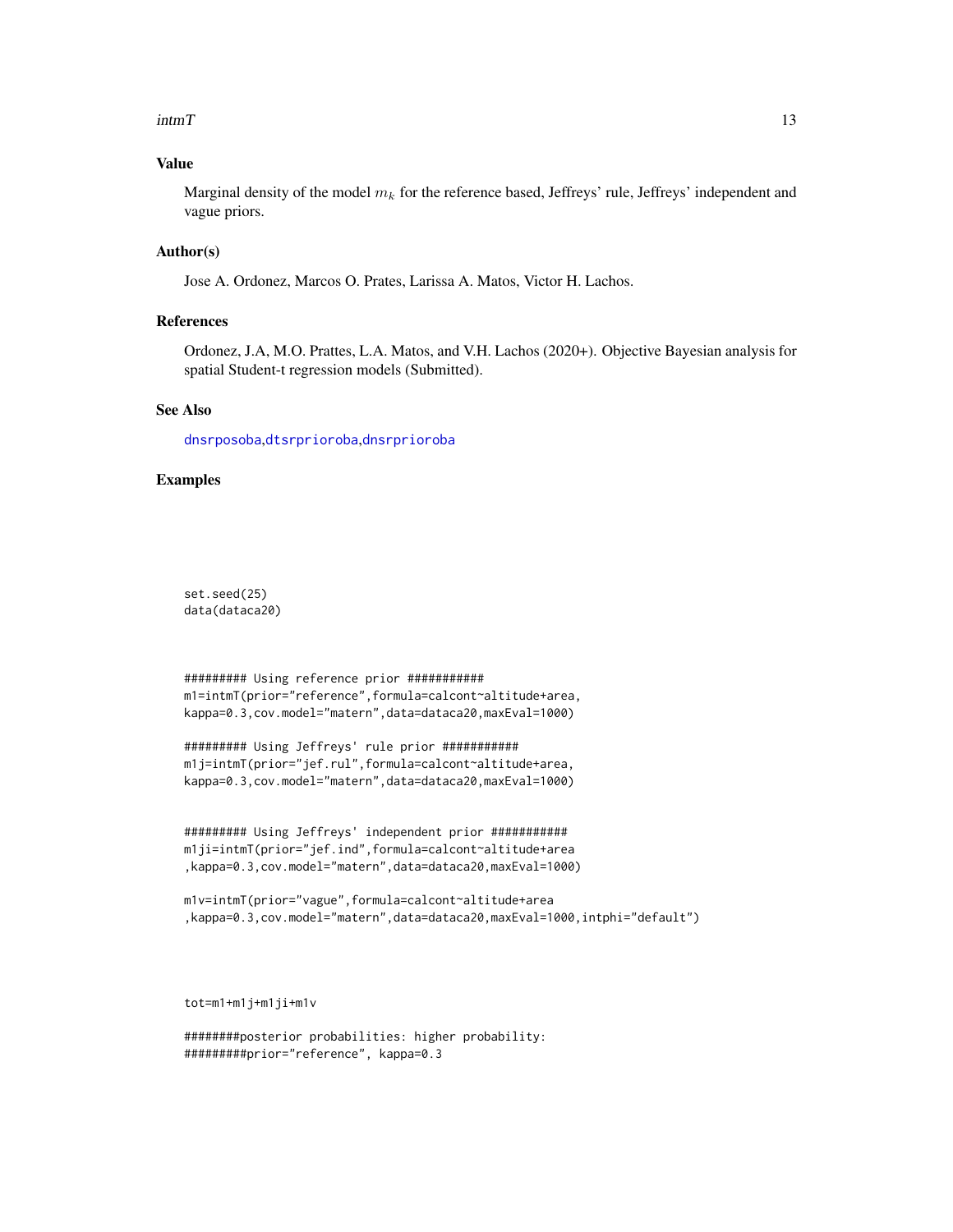<span id="page-13-0"></span>14 nsroba

p1=m1/tot pj=m1j/tot pji=m1ji/tot pv=m1v/tot

<span id="page-13-1"></span>

nsroba *Bayesian estimation for the NSR model.*

# Description

This function performs Bayesian estimation of  $\theta = (\beta, \sigma^2, \phi)$  for the NSR model using the based reference, Jeffreys' rule ,Jeffreys' independent and vague priors.

# Usage

```
nsroba(formula, method="median",
prior = "reference", coords.col = 1:2, kappa = 0.5,
cov.model = "matern", data,asigma=2.1, intphi = "default",
ini.pars, burn=500, iter=5000, thin=10)
```
# Arguments

| formula    | A valid formula for a linear regression model.                                                                                                                      |
|------------|---------------------------------------------------------------------------------------------------------------------------------------------------------------------|
| method     | Method to estimate $(beta, \sigma, \phi)$ . The methods availables are "mean", "median"<br>and "mode".                                                              |
| prior      | Objective prior densities avaiable for the TSR model: (reference: Reference<br>based, jef.rul: Jeffreys' rule, jef.ind: Jeffreys' independent, vague, Vague).       |
| coords.col | A vector with the column numbers corresponding to the spatial coordinates.                                                                                          |
| kappa      | Shape parameter of the covariance function (fixed).                                                                                                                 |
| cov.model  | Covariance functions available for the TSR model. matern: Matern, pow.exp:<br>power exponential, exponential: exponential, cauchy: Cauchy, spherical:<br>Spherical. |
| data       | Data set with 2D spatial coordinates, the response and optional covariates.                                                                                         |
| asigma     | Value of $\alpha$ for vague prior.                                                                                                                                  |
| intphi     | An interval for $\phi$ used for the uniform proposal. See DETAILS below.                                                                                            |
| ini.pars   | Initial values for $(\sigma^2, \phi)$ in that order.                                                                                                                |
| burn       | Number of observations considered in burning process.                                                                                                               |
| iter       | Number of iterations for the sampling procedure.                                                                                                                    |
| thin       | Number of observations considered in thin process.                                                                                                                  |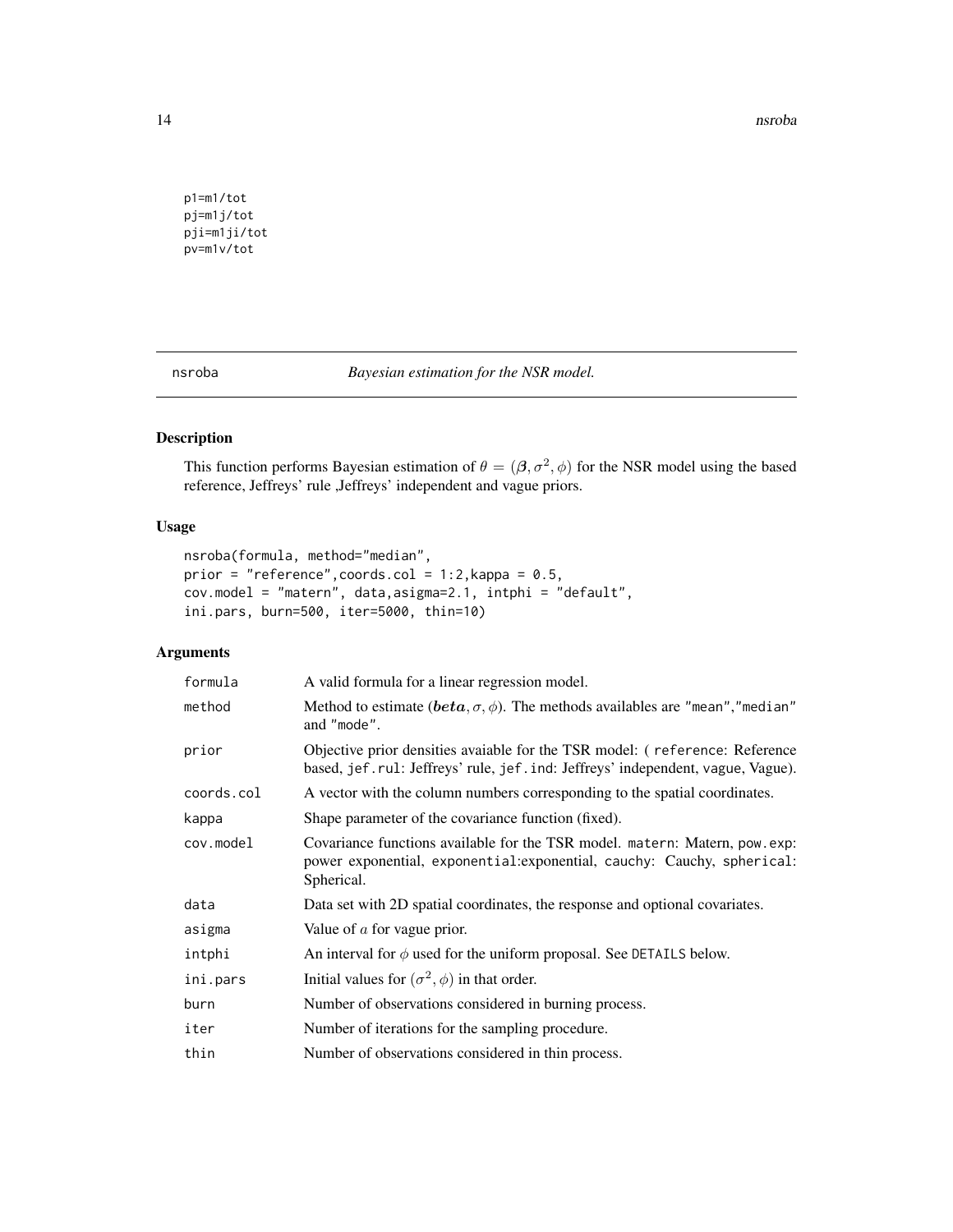### <span id="page-14-0"></span>nsroba 15

# Details

For the "unif" proposal, it was considered the structure where a priori,  $\phi$  follows an uniform distribution on the interval intphi. By default, this interval is computed using the empirical range of data.

For the Jeffreys independent prior, the sampling procedure generates improper posterior distribution when intercept is considered for the mean function.

# Value

| dist   | Joint sample (matrix object) obtaining for ( <i>beta</i> , $\sigma^2$ , $\phi$ ). |
|--------|-----------------------------------------------------------------------------------|
| betaF  | Sample obtained for <i>beta</i> .                                                 |
| sigmaF | Sample obtained for $\sigma^2$ .                                                  |
| phiF   | Sample obtained for $\phi$ .                                                      |
| coords | Spatial data coordinates.                                                         |
| kappa  | Shape parameter of the covariance function.                                       |
| X      | Design matrix of the model.                                                       |
| type   | Covariance function of the model.                                                 |
| theta  | Bayesian estimator of ( <i>beta</i> , $\sigma$ , $\phi$ ).                        |
| V      | Response variable.                                                                |
| prior  | Prior density considered.                                                         |
|        |                                                                                   |

### Author(s)

Jose A. Ordonez, Marcos O. Prates, Larissa A. Matos, Victor H. Lachos.

# References

Berger, J.O, De Oliveira, V. and Sans\'o, B. (2001). Objective Bayesian Analysis of Spatially Correlated Data. Journal of the American Statistical Association., 96, 1361 – 1374.

## See Also

[dnsrposoba](#page-2-1),[dtsrprioroba](#page-7-1),[dnsrprioroba,](#page-4-1)[tsroba](#page-19-1)

# Examples

set.seed(25) data(dataelev)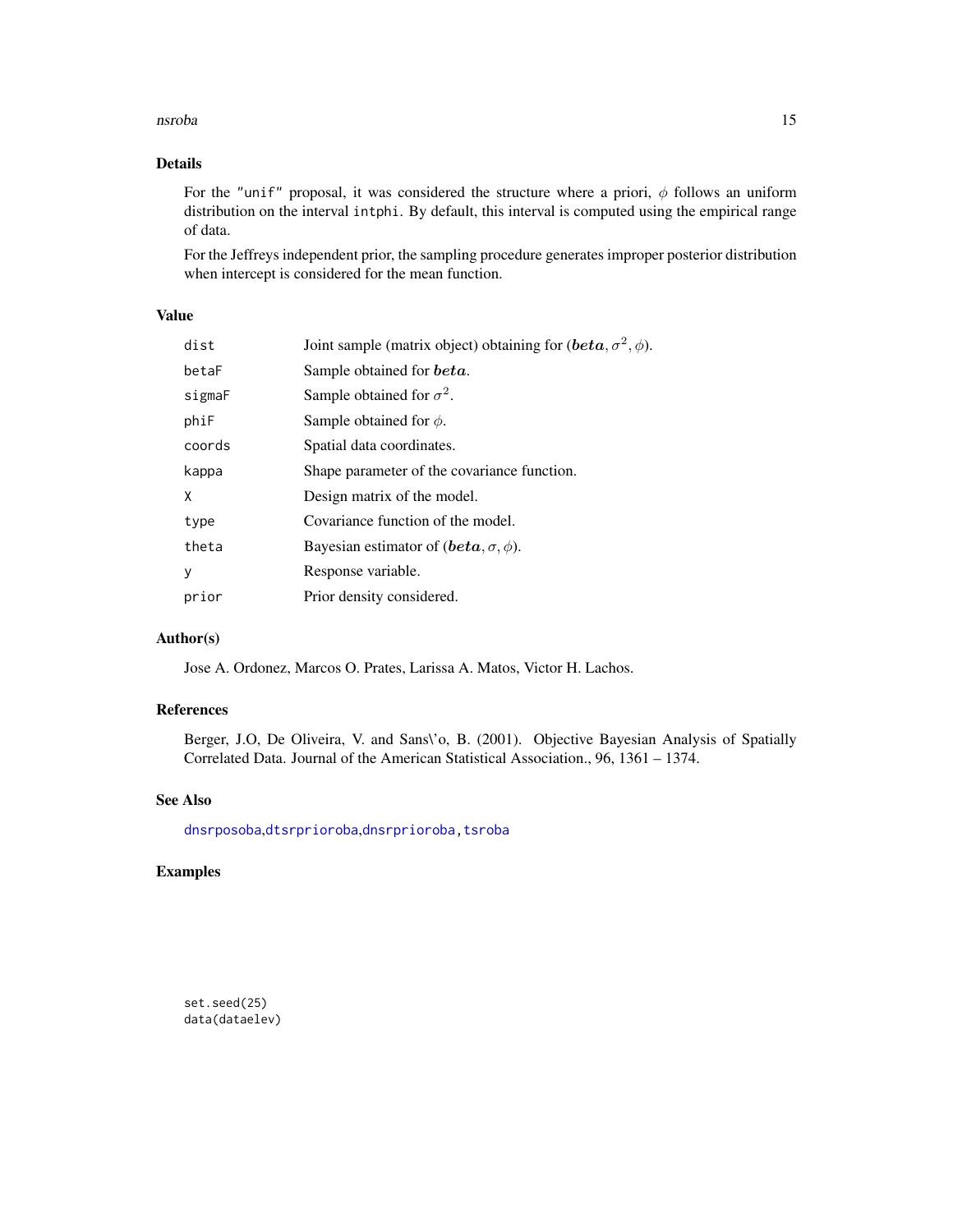# <span id="page-15-0"></span>16 nsrobapred

```
######covariance matern: kappa=0.5
res=nsroba(elevation~1, kappa = 0.5, cov.model = "matern", data=dataelev,
ini.pars=c(10,3))
summary(res)
######covariance matern: kappa=1
res1=nsroba(elevation~1, kappa = 1, cov.model = "matern", data=dataelev,
ini.pars=c(10,3))
summary(res1)
######covariance matern: kappa=1.5
res2=nsroba(elevation~1, kappa = 1.5, cov.model = "matern", data=dataelev,
ini.pars=c(10,3))
summary(res2)
```
<span id="page-15-1"></span>nsrobapred *Prediction under Normal Objective Bayesian Analysis (OBA).*

### Description

This function uses the sampling distribution of parameters obtained from the function tsroba to predict values at unknown locations.

### Usage

nsrobapred(xpred, coordspred, obj)

### Arguments

| xpred      | Values of the X design matrix for prediction coordinates. |
|------------|-----------------------------------------------------------|
| coordspred | Points coordinates to be predicted.                       |
| obi        | object of the class "nsroba" (see nsroba function).       |

# Details

This function predicts using the sampling distribution of parameters obtained from the function nsroba and the conditional normal distribution of the predicted values given the data.

# Value

This function returns a vector with the predicted values at the specified locations.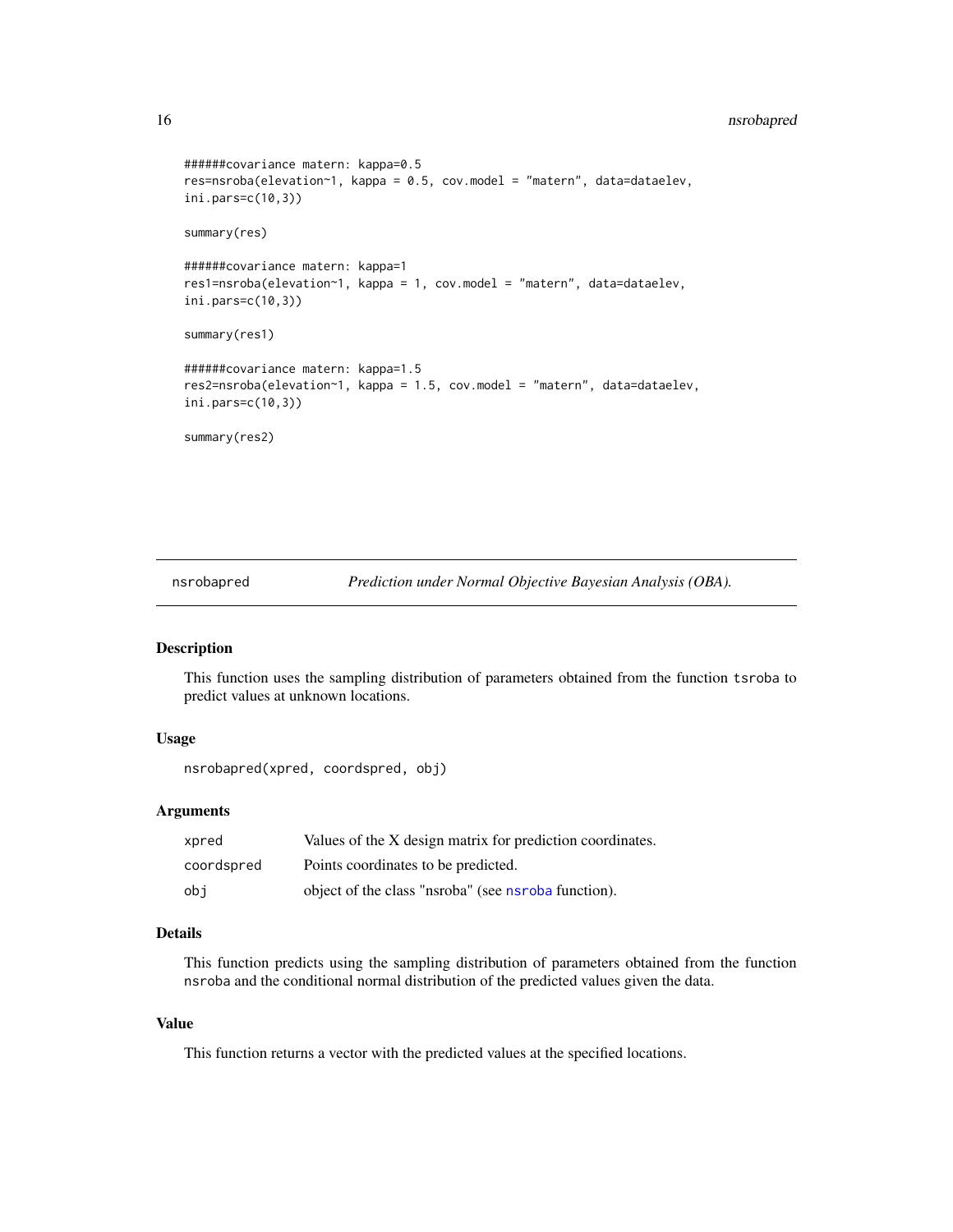# <span id="page-16-0"></span>summary.nsroba 17

### Author(s)

Jose A. Ordonez, Marcos O. Prates, Larissa A. Matos, Victor H. Lachos.

### References

Berger, J.O, De Oliveira, V. and Sans\'o, B. (2001). Objective Bayesian Analysis of Spatially Correlated Data. Journal of the American Statistical Association., 96, 1361 – 1374.

Diggle, P. and P. Ribeiro (2007).Model-Based Geostatistics. Springer Series in Statistics.

# See Also

[nsroba](#page-13-1),[tsrobapred](#page-22-1)

### Examples

```
set.seed(25)
data(dataelev)
d1=dataelev[1:42,]
reselev=nsroba(elevation~1, kappa = 0.5, cov.model = "matern", data=d1,
ini.pars=c(10,3),intphi=c(0.8,10))
datapred1=dataelev[43:52,]
coordspred1=datapred1[,1:2]
nsrobapred(obj=reselev,coordspred=coordspred1,xpred=rep(1,10))
```
summary.nsroba *Summary of a nsroba object*

#### Description

summary method for class "nsroba".

### Usage

## S3 method for class 'nsroba' summary(object,...)

### Arguments

| object   | object of the class "nsroba" (see nsroba function). |
|----------|-----------------------------------------------------|
| $\cdots$ | Additional arguments.                               |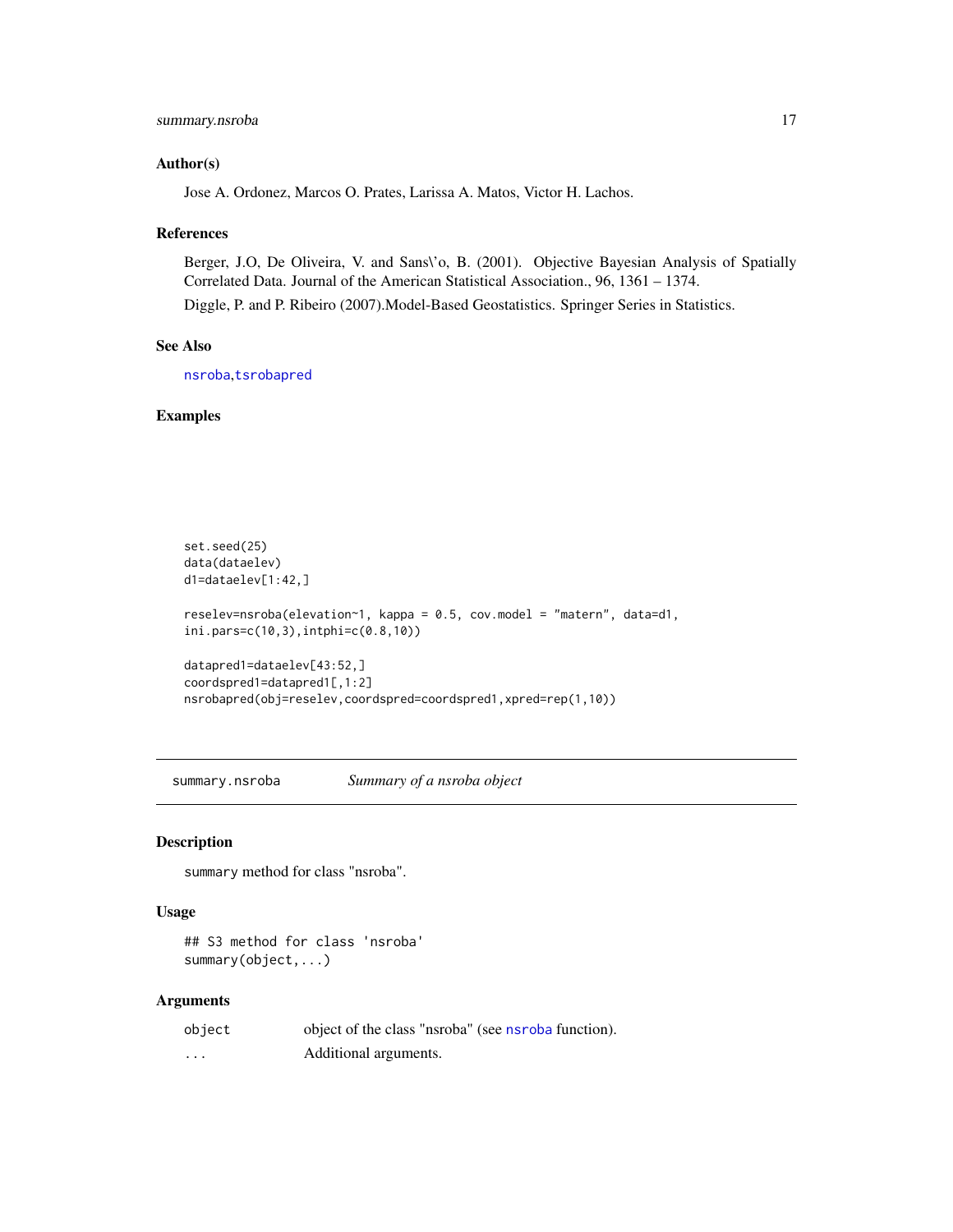# <span id="page-17-0"></span>Value

| mean.str | Estimates for the mean structure parameters <i>beta</i> .             |
|----------|-----------------------------------------------------------------------|
| var.str  | Estimates for the variance structure parameters $\sigma^2$ , $\phi$ . |
| betaF    | Sample obtained for <i>beta</i> .                                     |
| sigmaF   | Sample obtained for $\sigma^2$ .                                      |
| phiF     | Sample obtained for $\phi$ .                                          |

# Author(s)

Jose A. Ordonez, Marcos O. Prates, Larissa A. Matos, Victor H. Lachos.

# References

Berger, J.O, De Oliveira, V. and Sans\'o, B. (2001). Objective Bayesian Analysis of Spatially Correlated Data. Journal of the American Statistical Association., 96, 1361 – 1374.

# See Also

[dnsrposoba](#page-2-1),[dtsrprioroba](#page-7-1),[dnsrprioroba,](#page-4-1)[tsroba](#page-19-1)

# Examples

```
set.seed(25)
data(dataelev)
```

```
######covariance matern: kappa=0.5
res=nsroba(elevation~1, kappa = 0.5, cov.model = "matern", data=dataelev,
ini.pars=c(10,3))
```

```
summary(res)
```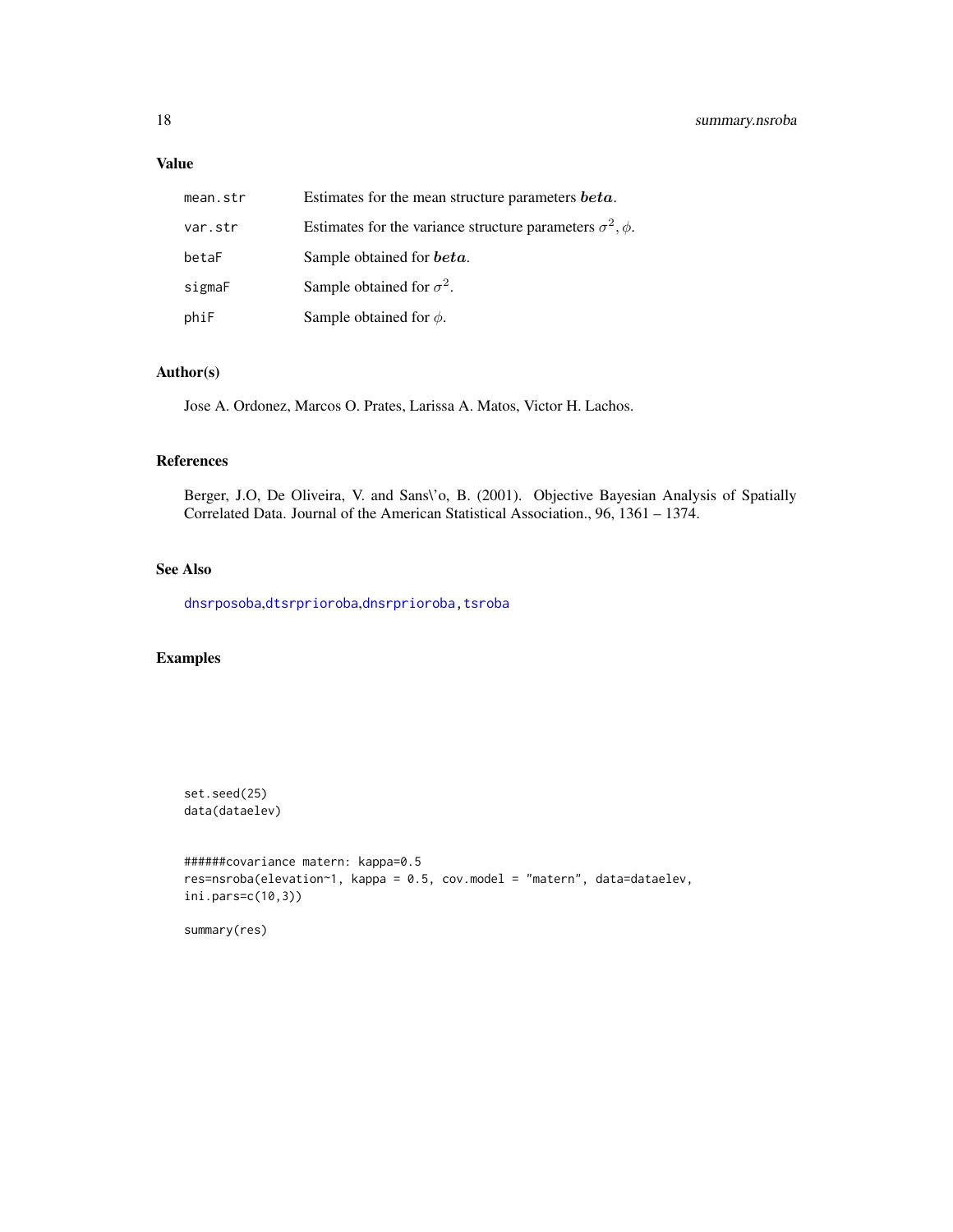<span id="page-18-0"></span>summary.tsroba *Summary of a nsroba object*

### Description

summary method for class "tsroba".

# Usage

```
## S3 method for class 'tsroba'
summary(object, ...)
```
### Arguments

| object  | object of the class "tsroba" (see tsroba function). |
|---------|-----------------------------------------------------|
| $\cdot$ | Additional arguments.                               |

## Value

| mean.str | Estimates for the mean structure parameters <i>beta</i> .                     |
|----------|-------------------------------------------------------------------------------|
| var.str  | Estimates for the variance structure parameters $\sigma^2$ , $\phi$ , $\nu$ . |
| betaF    | Sample obtained for <i>beta</i> .                                             |
| sigmaF   | Sample obtained for $\sigma^2$ .                                              |
| phiF     | Sample obtained for $\phi$ .                                                  |
| nuF      | Sample obtained for $\nu$ .                                                   |

# Author(s)

Jose A. Ordonez, Marcos O. Prates, Larissa A. Matos, Victor H. Lachos.

## References

Ordonez, J.A, M.O. Prattes, L.A. Matos, and V.H. Lachos (2020+). Objective Bayesian analysis for spatial Student-t regression models. (Submitted)

# See Also

[dnsrposoba](#page-2-1),[dtsrprioroba](#page-7-1),[dnsrprioroba](#page-4-1),[tsroba](#page-19-1)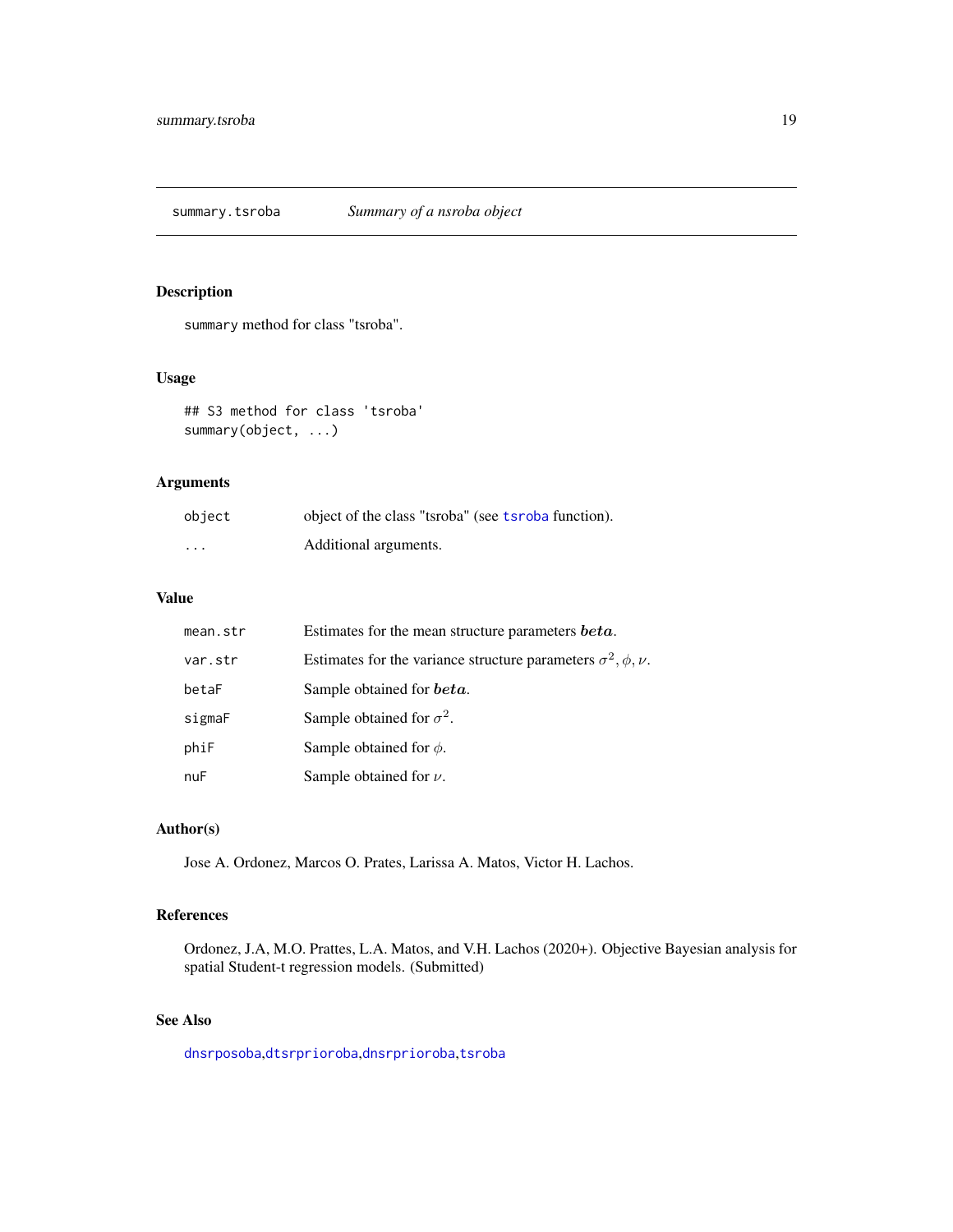20 tsroba

# Examples

```
set.seed(25)
data(dataca20)
d1=dataca20[1:158,]
xpred=model.matrix(calcont~altitude+area,data=dataca20[159:178,])
xobs=model.matrix(calcont~altitude+area,data=dataca20[1:158,])
coordspred=dataca20[159:178,1:2]
######covariance matern: kappa=0.3 prior:reference
res=tsroba(calcont~altitude+area, kappa = 0.3, data=d1,
           ini.pars=c(10,3,10))
summary(res)
```
<span id="page-19-1"></span>

tsroba *Bayesian estimation for the TSR model.*

# Description

This function performs Bayesian estimation of  $\theta = (\beta, \sigma^2, \phi)$  for the TSR model using the based reference, Jeffreys' rule ,Jeffreys' independent and vague priors.

### Usage

```
tsroba(formula, method="median",sdnu=1,
prior = "reference", coords.col = 1:2, kappa = 0.5,
cov.model = "matern", data,asigma=2.1, intphi = "default",
intnu="default",ini.pars,burn=500, iter=5000,thin=10)
```
# Arguments

| formula    | A valid formula for a linear regression model.                                                                                                                |
|------------|---------------------------------------------------------------------------------------------------------------------------------------------------------------|
| method     | Method to estimate (beta, $\sigma$ , $\phi$ , $\nu$ ). The methods availables are "mean", "median"<br>and "mode".                                             |
| sdnu       | Standard deviation logarithm for the lognormal proposal for $\nu$                                                                                             |
| prior      | Objective prior densities avaiable for the TSR model: (reference: Reference<br>based, jef.rul: Jeffreys' rule, jef.ind: Jeffreys' independent, vague: Vague). |
| coords.col | A vector with the column numbers corresponding to the spatial coordinates.                                                                                    |
| kappa      | Shape parameter of the covariance function (fixed).                                                                                                           |

<span id="page-19-0"></span>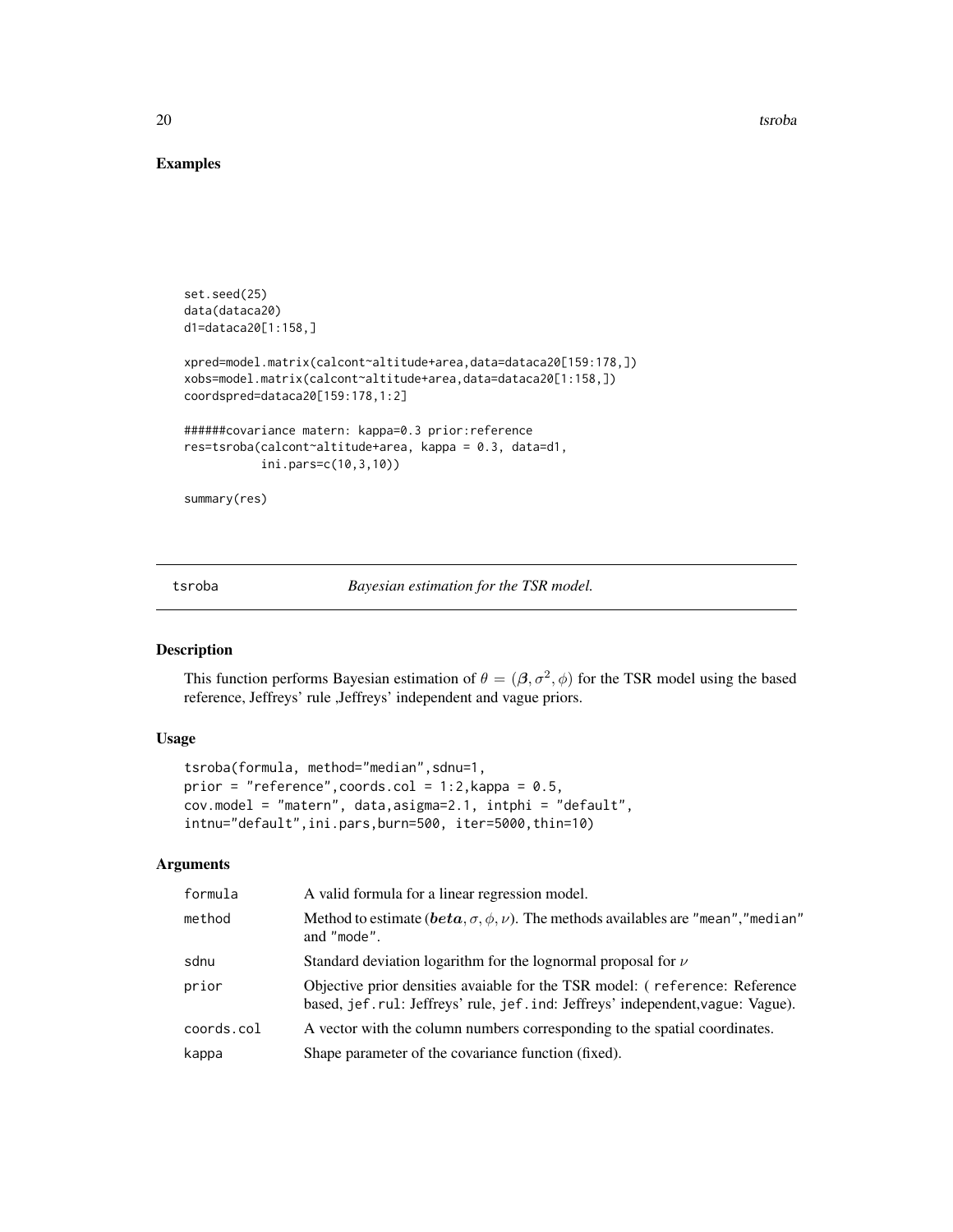### tsroba 21

| cov.model | Covariance functions available for the TSR model. matern: Matern, pow.exp:<br>power exponential, exponential: exponential, cauchy: Cauchy, spherical:<br>Spherical. |
|-----------|---------------------------------------------------------------------------------------------------------------------------------------------------------------------|
| data      | Data set with 2D spatial coordinates, the response and optional covariates.                                                                                         |
| asigma    | Value of $\alpha$ for vague prior.                                                                                                                                  |
| intphi    | An interval for $\phi$ used for the uniform proposal. See DETAILS below.                                                                                            |
| intnu     | An interval for $\nu$ used for the uniform proposal. See DETAILS below.                                                                                             |
| ini.pars  | Initial values for $(\sigma^2, \phi, \nu)$ in that order.                                                                                                           |
| burn      | Number of observations considered in burning process.                                                                                                               |
| iter      | Number of iterations for the sampling procedure.                                                                                                                    |
| thin      | Number of observations considered in thin process.                                                                                                                  |

### Details

For the prior proposal, it was considered the structure  $\pi(\phi, \nu, \lambda) = \phi(\phi)\pi(\nu|\lambda)\pi(\lambda)$ . The "unif" denotes the proposal where a priori,  $\phi$  follows an uniform distribution on the interval intphi, by default, this interval is computed using the empirical range of data. $\nu|\lambda \text{~}T \exp(\lambda, A)$  with A the interval given by the argument intnu and  $\lambda$  unif (0.02, 0.5)

For the Jeffreys independent prior, the sampling procedure generates improper posterior distribution when intercept is considered for the mean function.

### Value

| dist    | Joint sample (matrix object) obtaining for ( <i>beta</i> , $\sigma^2$ , $\phi$ ). |
|---------|-----------------------------------------------------------------------------------|
| betaF   | Sample obtained for <i>beta</i> .                                                 |
| sigmaF  | Sample obtained for $\sigma^2$ .                                                  |
| phiF    | Sample obtained for $\phi$ .                                                      |
| nuF     | Sample obtained for $\phi$ .                                                      |
| coords  | Spatial data coordinates.                                                         |
| kappa   | Shape parameter of the covariance function.                                       |
| \$Х     | Design matrix of the model.                                                       |
| \$type  | Covariance function of the model.                                                 |
| \$theta | Bayesian estimator of $(\boldsymbol{beta}, \sigma, \phi)$ .                       |
| \$у     | Response variable.                                                                |
| \$prior | Prior density considered.                                                         |
| \$prob  | Acceptance probability of the MCMC procedure.                                     |

### Author(s)

Jose A. Ordonez, Marcos O. Prates, Larissa A. Matos, Victor H. Lachos.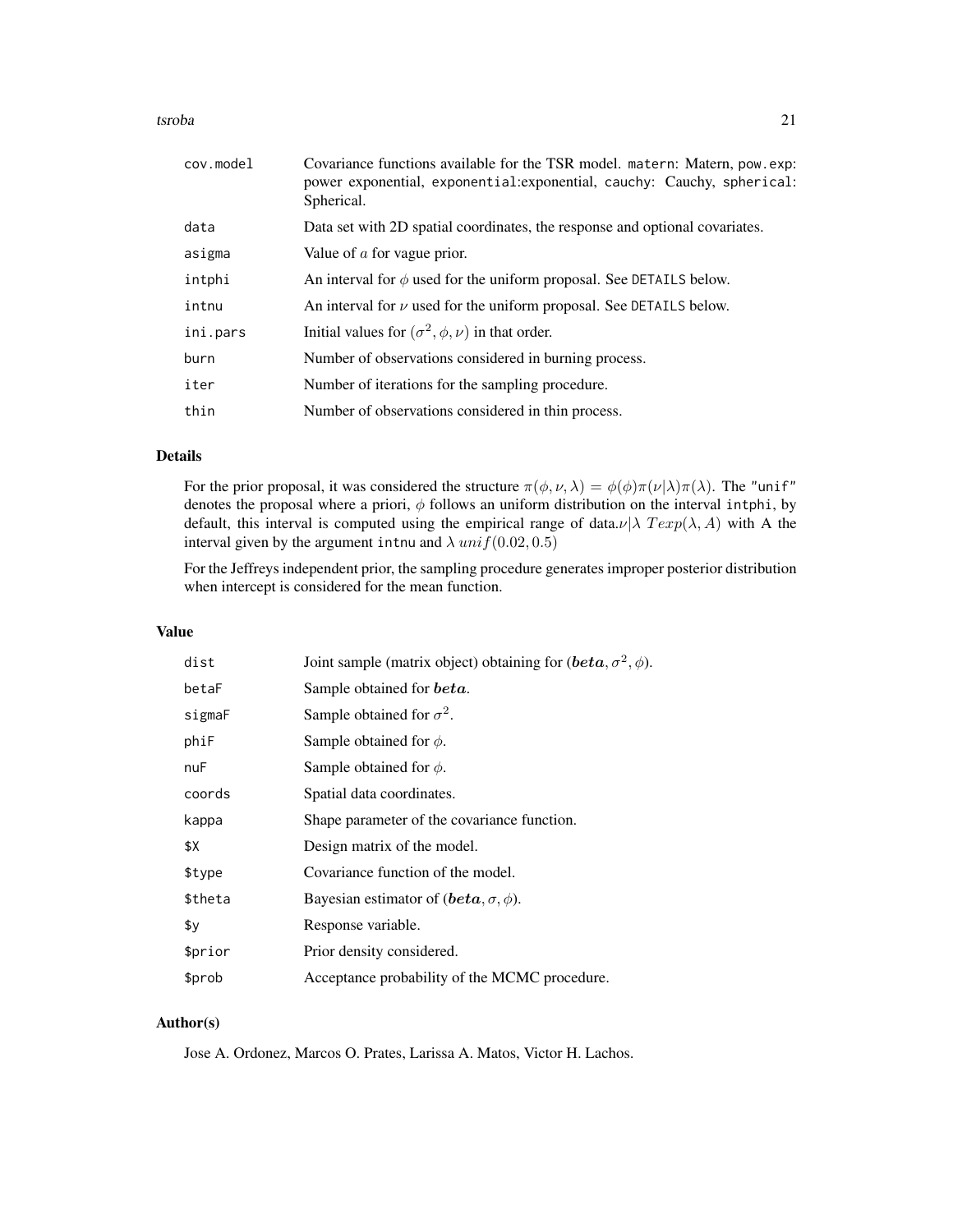# <span id="page-21-0"></span>References

Ordonez, J.A, M.O. Prattes, L.A. Matos, and V.H. Lachos (2020+). Objective Bayesian analysis for spatial Student-t regression models. (Submitted)

### See Also

[dnsrposoba](#page-2-1),[dtsrprioroba](#page-7-1),[dnsrprioroba](#page-4-1),[tsroba](#page-19-1)

### Examples

```
set.seed(25)
data(dataca20)
d1=dataca20[1:158,]
xpred=model.matrix(calcont~altitude+area,data=dataca20[159:178,])
xobs=model.matrix(calcont~altitude+area,data=dataca20[1:158,])
coordspred=dataca20[159:178,1:2]
######covariance matern: kappa=0.3 prior:reference
res=tsroba(calcont~altitude+area, kappa = 0.3, data=d1,
           ini.pars=c(10,3,10),iter=10000,burn=500,thin=20)
summary(res)
######covariance matern: kappa=0.3 prior:jef.rul
res1=tsroba(calcont~altitude+area, kappa = 0.3,
            data=d1,prior="jef.rul",ini.pars=c(10,3,10),
            iter=10000,burn=500,thin=20)
summary(res1)
######covariance matern: kappa=0.3 prior:jef.ind
res2=tsroba(calcont~altitude+area, kappa = 0.3, data=d1,
            prior="jef.ind",ini.pars=c(10,3,10),iter=10000,
            burn=500,thin=20)
summary(res2)
######covariance matern: kappa=0.3 prior:vague
res3=tsroba(calcont~altitude+area, kappa = 0.3,
     data=d1,prior="vague",ini.pars=c(10,3,10),,iter=10000,
     burn=500,thin=20)
summary(res3)
```
####obtaining posterior probabilities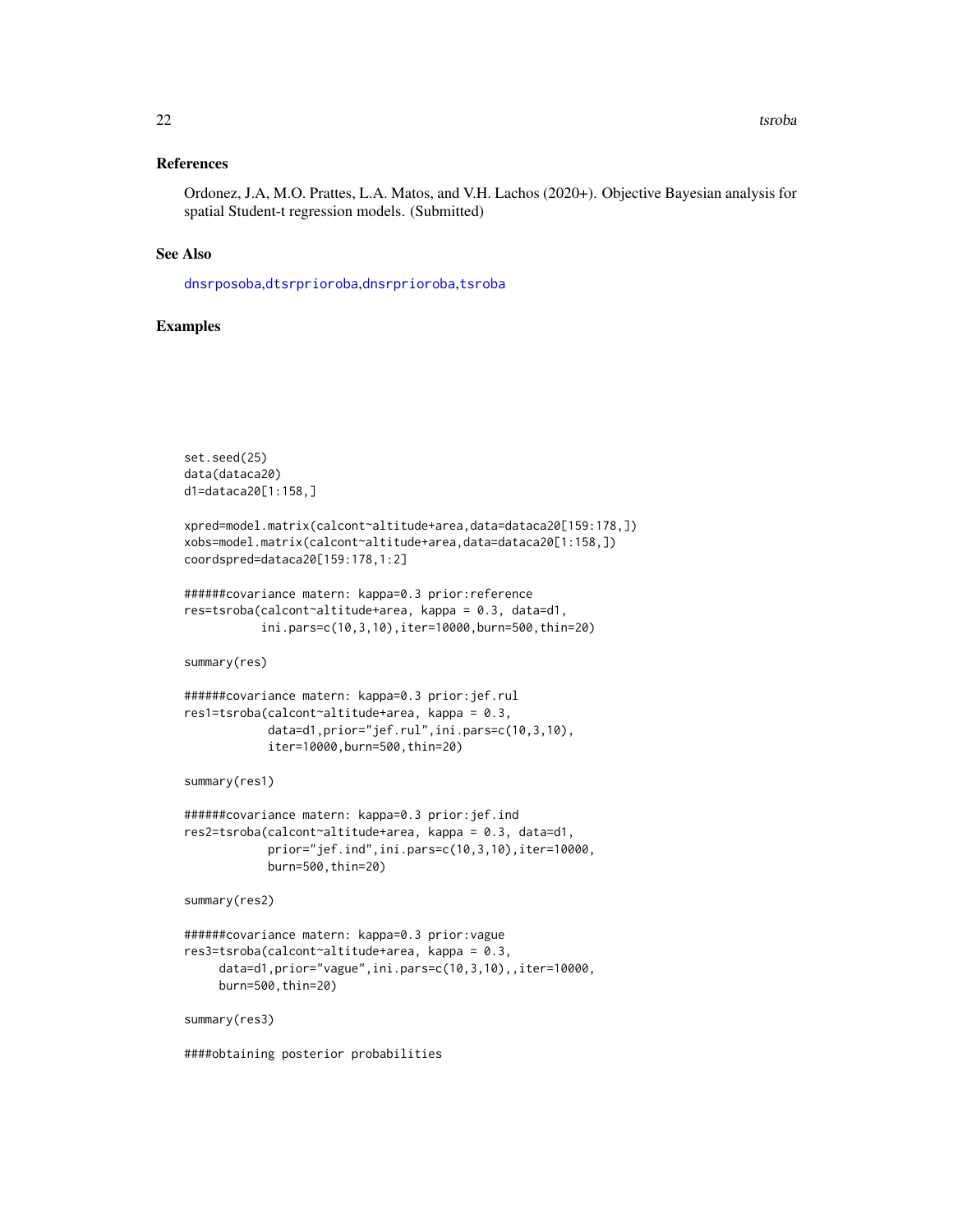### <span id="page-22-0"></span>tsrobapred 23

```
###(just comparing priors with kappa=0.3).
###the real aplication (see Ordonez et.al) consider kappa=0.3,0.5,0.7.
######### Using reference prior ###########
m1=intmT(prior="reference",formula=calcont~altitude+area,
kappa=0.3,cov.model="matern",data=dataca20,maxEval=1000)
######### Using Jeffreys' rule prior ###########
m1j=intmT(prior="jef.rul",formula=calcont~altitude+area,
kappa=0.3,cov.model="matern",data=dataca20,maxEval=1000)
######### Using Jeffreys' independent prior ###########
m1ji=intmT(prior="jef.ind",formula=calcont~altitude+area
,kappa=0.3,cov.model="matern",data=dataca20,maxEval=1000)
m1v=intmT(prior="vague",formula=calcont~altitude+area
,kappa=0.3,cov.model="matern",data=dataca20,maxEval=1000,intphi="default")
tot=m1+m1j+m1ji+m1v
####posterior probabilities#####
p1=m1/tot
pj=m1j/tot
pji=m1ji/tot
pv=m1v/tot
##########MSPE#######################################
pme=tsrobapred(res,xpred=xpred,coordspred=coordspred)
pme1=tsrobapred(res1,xpred=xpred,coordspred=coordspred)
pme2=tsrobapred(res2,xpred=xpred,coordspred=coordspred)
pme3=tsrobapred(res3,xpred=xpred,coordspred=coordspred)
mse=mean((pme-dataca20$calcont[159:178])^2)
mse1=mean((pme1-dataca20$calcont[159:178])^2)
mse2=mean((pme2-dataca20$calcont[159:178])^2)
mse3=mean((pme3-dataca20$calcont[159:178])^2)
```
<span id="page-22-1"></span>tsrobapred *Prediction under Student-t Objective Bayesian Analysis (OBA).*

#### Description

This function uses the sampling distribution of parameters obtained from the function tsroba to predict values at unknown locations.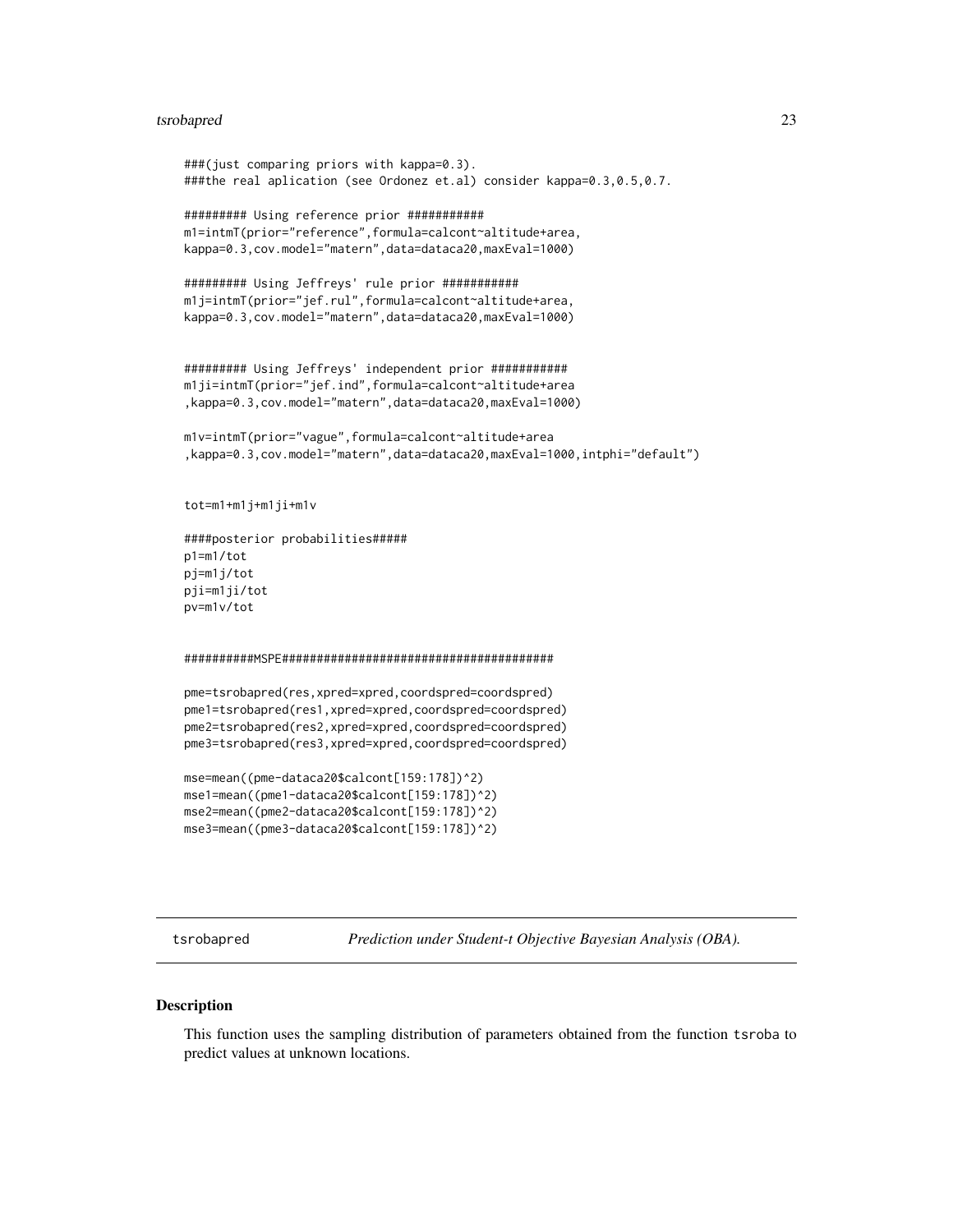# <span id="page-23-0"></span>24 tsrobapred

### Usage

tsrobapred(obj,xpred,coordspred)

### Arguments

| obi        | object of the class "tsroba" (see tsroba function).       |
|------------|-----------------------------------------------------------|
| xpred      | Values of the X design matrix for prediction coordinates. |
| coordspred | Points coordinates to be predicted.                       |

# Details

This function predicts using the sampling distribution of parameters obtained from the function tsroba and the conditional Student-t distribution of the predicted values given the data.

# Value

This function returns a vector with the predicted values at the specified locations.

# Author(s)

Jose A. Ordonez, Marcos O. Prates, Larissa A. Matos, Victor H. Lachos.

### References

Diggle, P. and P. Ribeiro (2007).Model-Based Geostatistics. Springer Series in Statistics.

Ordonez, J.A, M.O. Prattes, L.A. Matos, and V.H. Lachos (2020+). Objective Bayesian analysis for spatial Student-t regression models. (Submitted)

# See Also

[tsroba](#page-19-1),[nsrobapred](#page-15-1)

# Examples

```
set.seed(25)
data(dataca20)
d1=dataca20[1:158,]
```

```
######covariance matern: kappa=0.3 prior:reference
res=tsroba(calcont~altitude+area, kappa = 0.3, data=d1,
ini.pars=c(10,3,10),iter=50,thin=1,burn=5)
```

```
datapred=dataca20[159:178,]
formula=calcont~altitude+area
xpred=model.matrix(formula,data=datapred)
```
tsrobapred(res,xpred=xpred,coordspred=dataca20[159:178,1:2])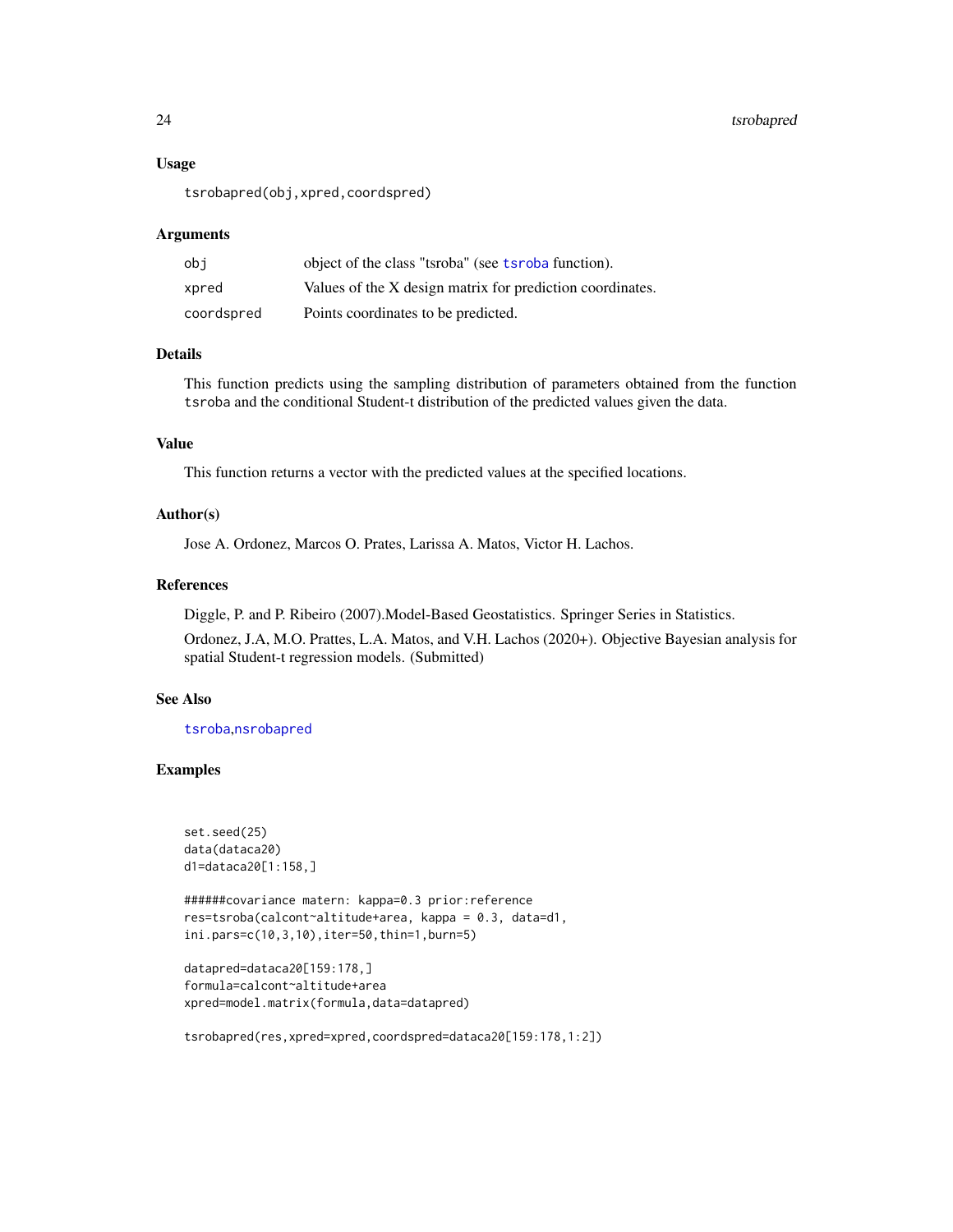# tsrobapred 25